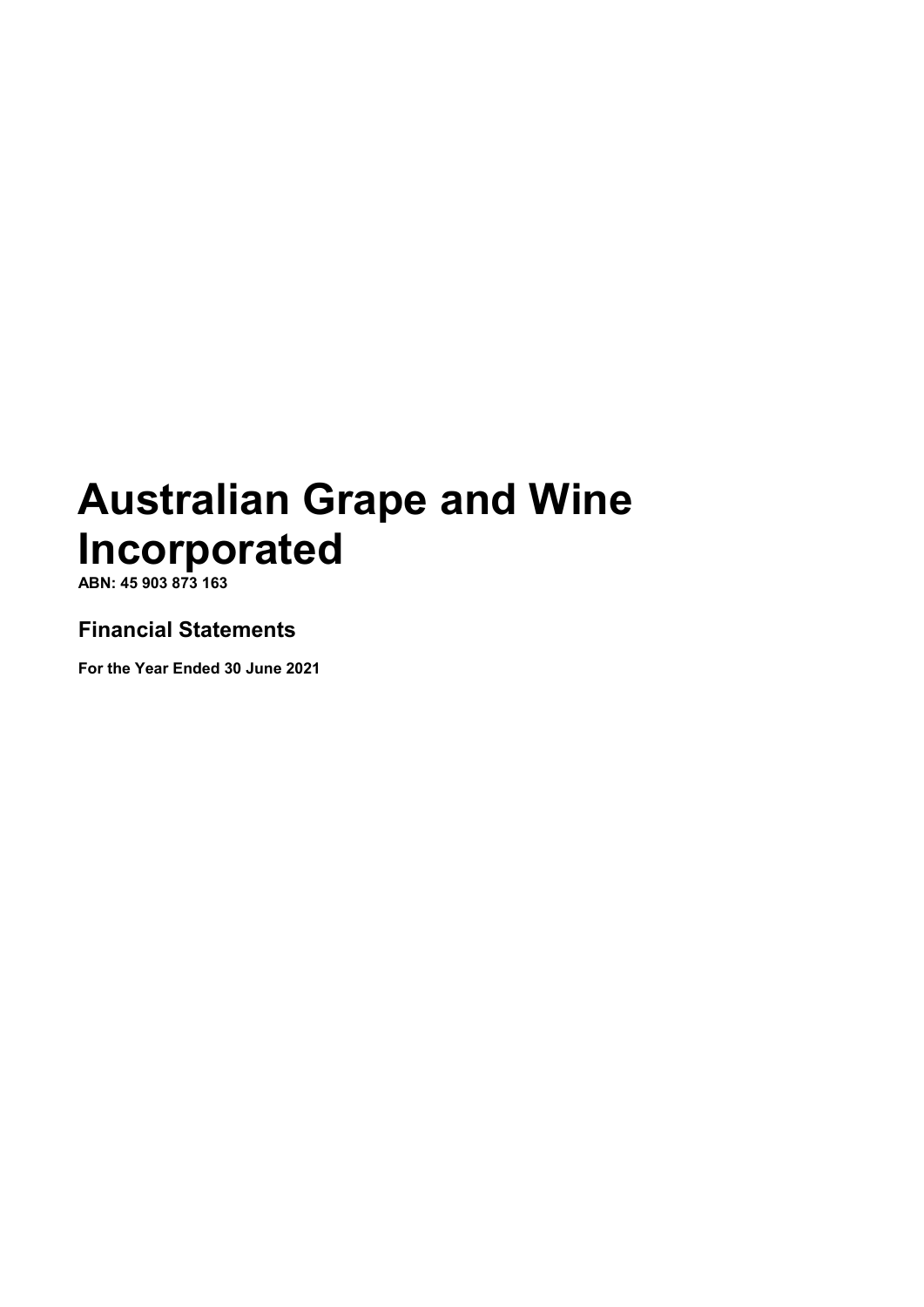**ABN: 45 903 873 163**

## **Contents**

## **For the Year Ended 30 June 2021**

| <b>Financial Statements</b><br>Board Report<br>Statement of Profit or Loss and Other Comprehensive Income<br>Statement of Financial Position<br>4 |
|---------------------------------------------------------------------------------------------------------------------------------------------------|
|                                                                                                                                                   |
|                                                                                                                                                   |
|                                                                                                                                                   |
|                                                                                                                                                   |
| Statement of Changes in Equity<br>5                                                                                                               |
| Statement of Cash Flows<br>6                                                                                                                      |
| Notes to the Financial Statements                                                                                                                 |
| Statement by Members of the Board<br>17                                                                                                           |
| Independent Audit Report<br>18                                                                                                                    |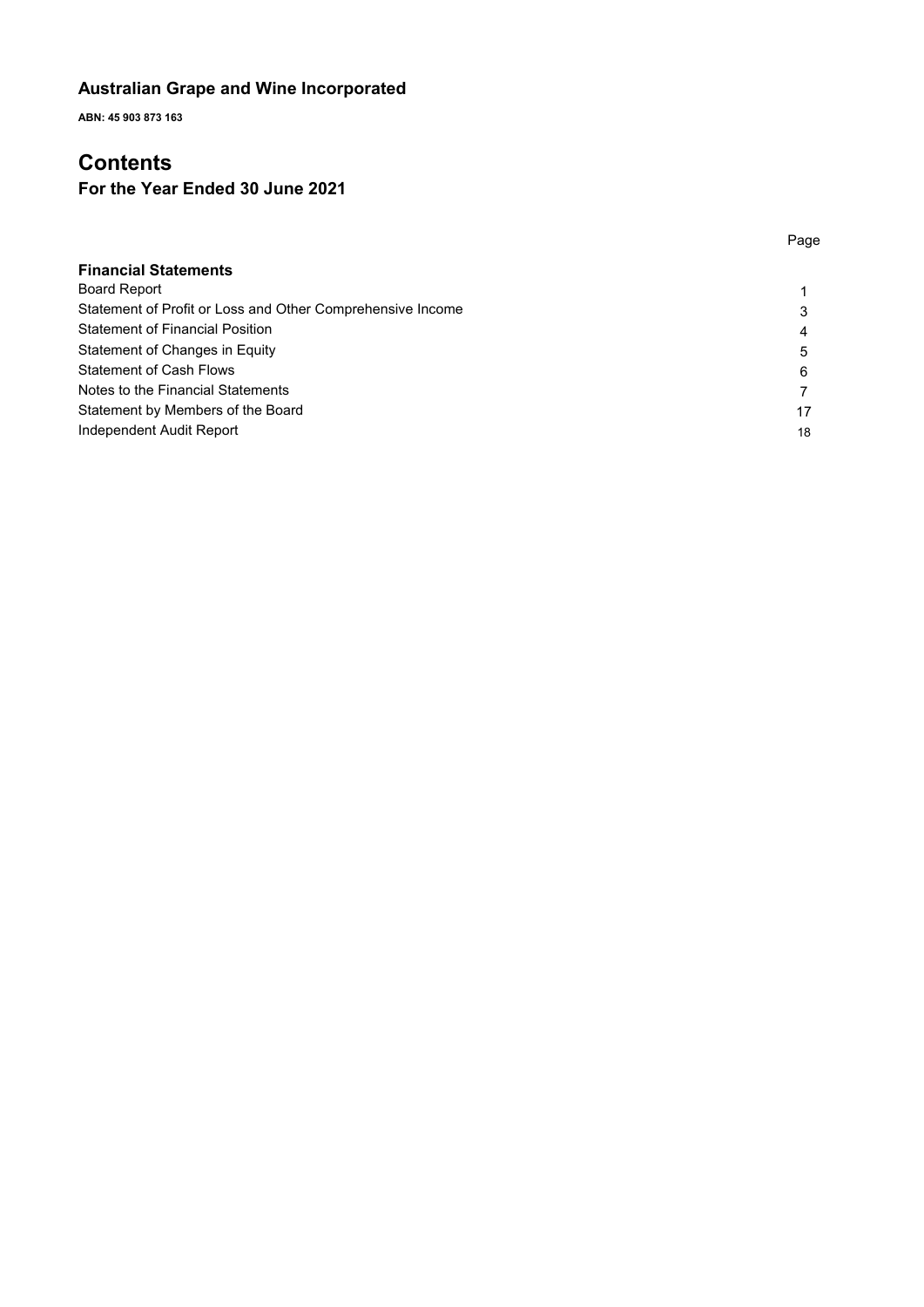**ABN: 45 903 873 163**

## **Board Report**

**30 June 2021**

The Board members submit the financial report of Australian Grape and Wine Incorporated ("Association") for the financial year 1 July 2020 to 30 June 2021.

### **1. General information**

### **Board members**

The names of Board members throughout the year and at the date of this report are:

| Mr Charles (Sandy) Clark    | Chairman                |
|-----------------------------|-------------------------|
| Ms Victoria Angove          |                         |
| Mr Colin Bell               | Resigned November 2020  |
| Mr Rob Cairns               |                         |
| Mr Andrew Clarke            | Resigned July 2020      |
| Mr Henry Crawford           | Appointed November 2020 |
| Mr Rollo Crittenden         |                         |
| Mr Ben Crossing             | Appointed November 2020 |
| Mr Luke Edwards             |                         |
| Mr Adrian Hoffman           | Appointed November 2020 |
| Ms Leeanne Puglisi-Gangemi  | Resigned November 2020  |
| Mr David Gordge             | Resigned August 2020    |
| Ms Mary Hamilton            |                         |
| Mr Ashley Keegan            | Appointed November 2020 |
| Ms Mardi Longbottom         | Resigned November 2020  |
| Mr Jeff McWilliam           | Resigned June 2021      |
| Mr Bill Mourlaradellis      | Resigned November 2020  |
| Ms Anjanette Murfet         | Appointed July 2020     |
| <b>Mr Alister Pubrick</b>   |                         |
| Mr Ben Rose                 | Resigned November 2020  |
| Ms Helen Strachan           |                         |
| Mis Edward Swift            |                         |
| Mr Simone Tierney           | Appointed November 2020 |
| Ms Heather Webster          | Resigned November 2020  |
| Mr Andrew Weeks             | Resigned August 2020    |
|                             |                         |
| <b>Alternate Directors:</b> |                         |
| Ms Sarah Collingwood        | Appointed November 2020 |
| Mr Robert Hill Smith        |                         |
| Mr Byron Hodkinson          |                         |
| Ms Libby Nutt               |                         |
| Mr Shae Courtney            | Appointed November 2020 |
| Ms Jenny Venus              | Appointed November 2020 |
|                             |                         |
|                             |                         |

## **Principal activities**

The principal activities of the Association during the financial year were the promotion and development of winegrape growing and winemaking in Australia.

#### **Events subsequent to the end of the reporting period**

Except for the matters outlined in Note 14 to the financial statements, no other matters or circumstances have arisen since the end of the financial year which significantly affected or could significantly affect the operations of the Association, the results of those operations or the state of affairs of the Association in future financial years.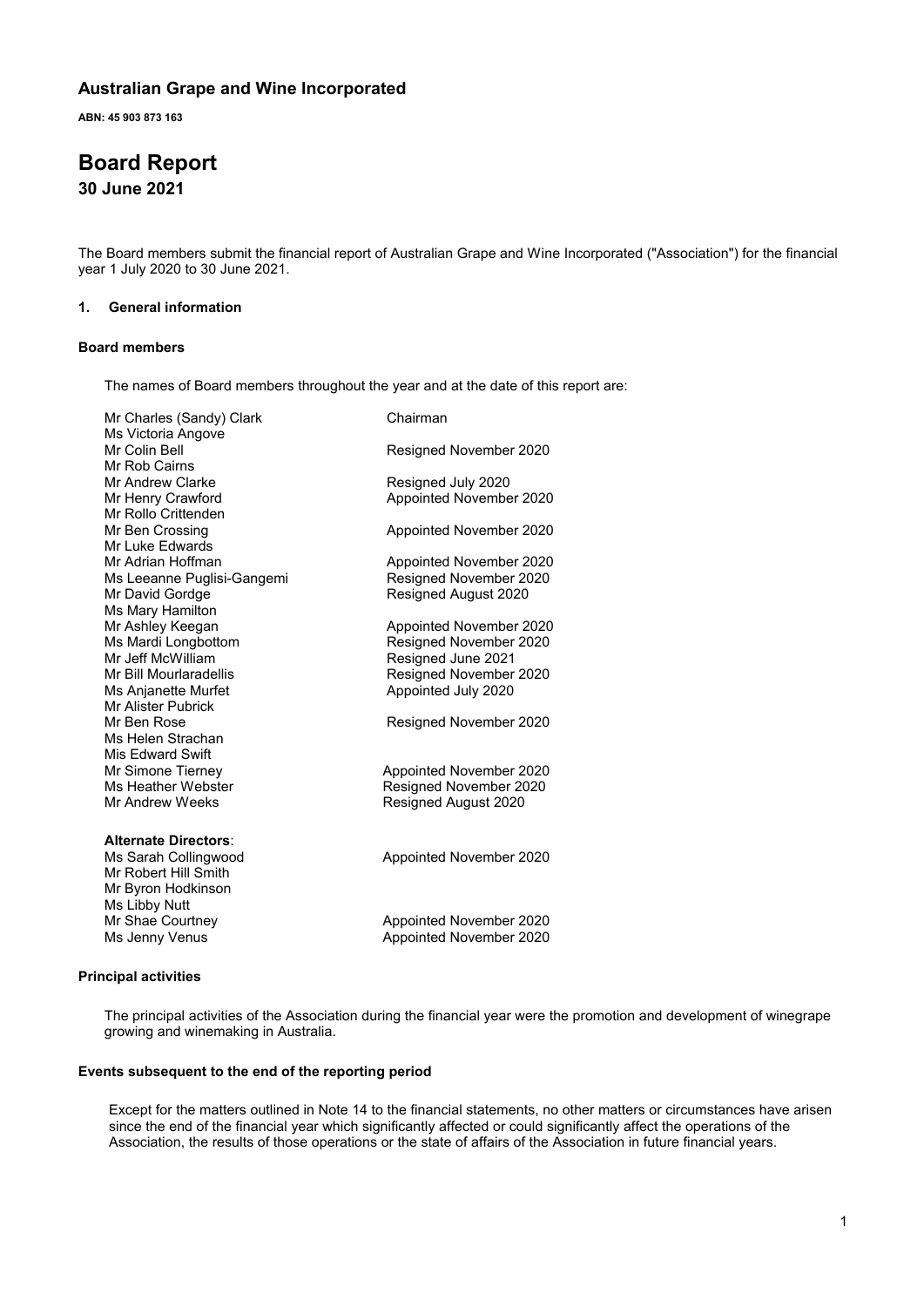**ABN: 45 903 873163** 

## **Board Report**

**30 June 2021** 

#### **1. General information**

#### **Operating result**

The deficit of the Association after providing for income tax amounted to \$ (240,012)(2020 surplus \$261,474).

#### **Section 35(5) Associations Incorporation Act (SA) 1985**

In accordance with Section 35(5) of the *Associations Incorporation Act (SA) 1985,* the Board of the Association hereby states that during the financial year ended 30 June 2021;

- a) (i) no Board member of the Association;
	- (ii) no firm of which a Board member is a member; and
	- (iii) no body corporate in which a Board member has a substantial financial interest has received or become entitled to receive a benefit as a result of a contract between the Board member, firm or body corporate and the Association.
- b) Mr Sandy Clark, as Chairman, receives a yearly remuneration package inclusive of superannuation. No other Board member of the Association receives either directly or indirectly any remuneration, payment on benefit of a pecuniary value.

Signed in accordance with a resolution of the Board.

*I�� �4.* Chairman: ......

Dated this 27<sup>*H*</sup> day of October 2021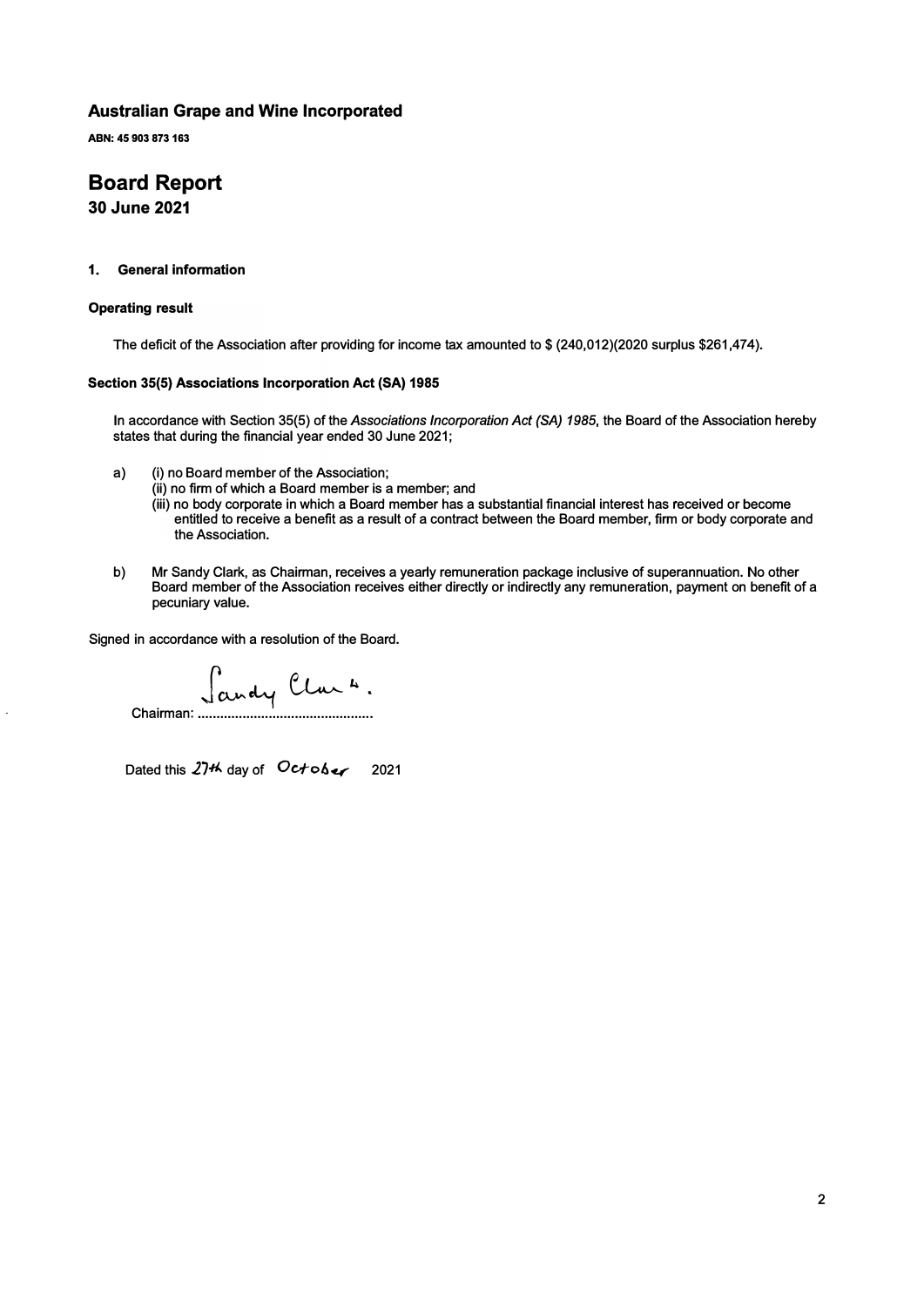**ABN: 45 903 873 163**

## **Statement of Profit or Loss and Other Comprehensive Income For the Year Ended 30 June 2021**

|                                                     |             | 2021        | 2020        |
|-----------------------------------------------------|-------------|-------------|-------------|
|                                                     | <b>Note</b> | \$          | \$          |
| Revenue                                             | 3           | 2,071,393   | 2,184,716   |
| Employee benefits expense                           | 4           | (1,222,531) | (1,258,001) |
| Other expenses                                      | 4           | (1,070,002) | (643, 382)  |
| Depreciation and amortisation expense               | 4           | (18, 872)   | (21, 859)   |
| Operating (deficit) / surplus before income tax     |             | (240, 012)  | 261,474     |
| Income tax expense                                  | 2(a)        |             |             |
| (Deficit) / surplus for the year                    |             | (240,012)   | 261,474     |
| Other comprehensive income for the year, net of tax |             |             |             |
| Total comprehensive (expense) / income for the year |             | (240,012)   | 261,474     |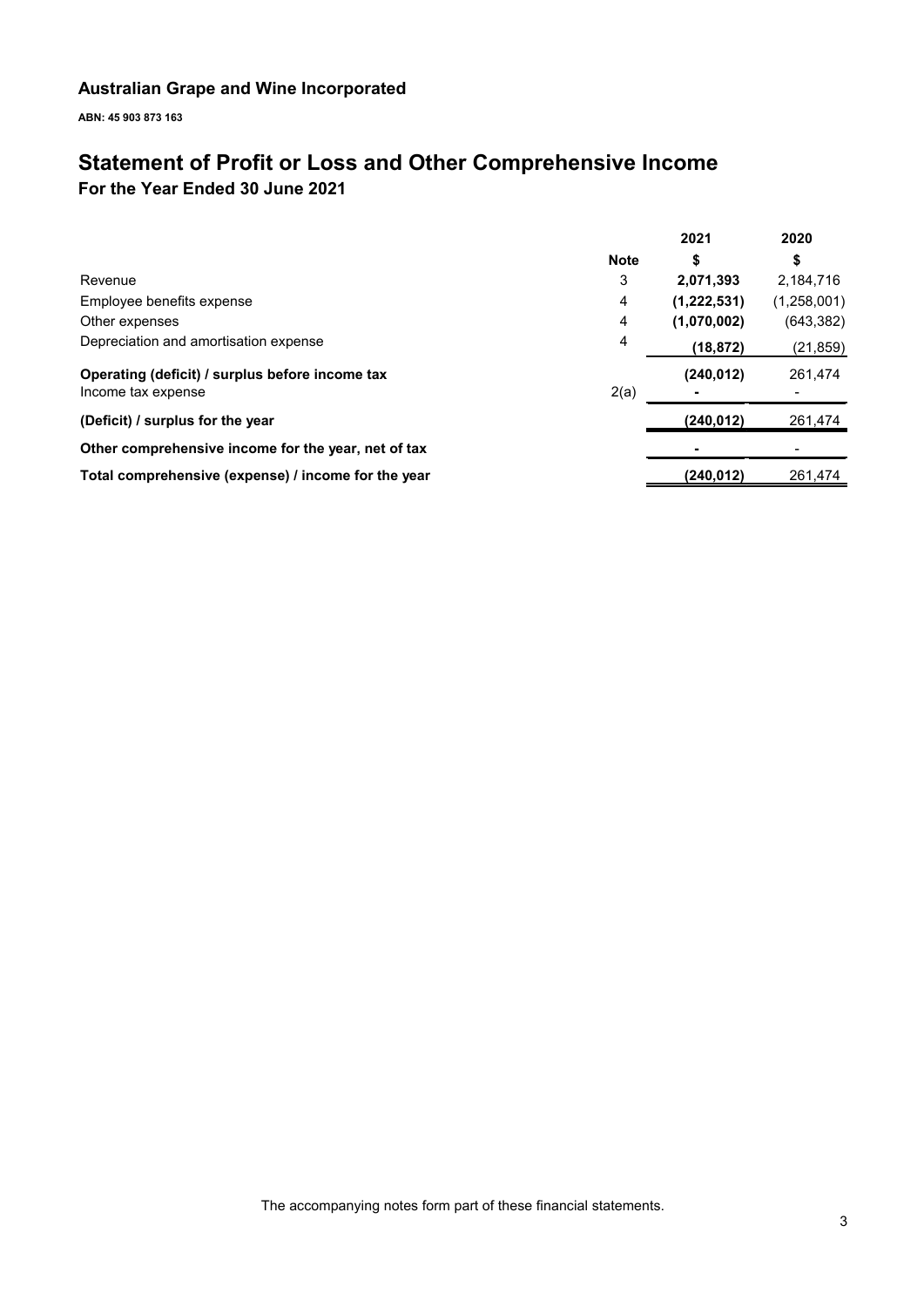**ABN: 45 903 873 163**

## **Statement of Financial Position**

**As At 30 June 2021**

|                                  |             | 2021      | 2020      |
|----------------------------------|-------------|-----------|-----------|
|                                  | <b>Note</b> | \$        | \$        |
| <b>ASSETS</b>                    |             |           |           |
| <b>CURRENT ASSETS</b>            |             |           |           |
| Cash and cash equivalents        | 5           | 2,938,199 | 2,182,280 |
| Trade and other receivables      | 6           | 88,164    | 118,219   |
| Other assets                     | 7           | 17,105    | 42,762    |
| <b>TOTAL CURRENT ASSETS</b>      |             | 3,043,468 | 2,343,261 |
| <b>NON-CURRENT ASSETS</b>        |             |           |           |
| Property, plant and equipment    | 8           | 10,858    | 27,443    |
| <b>TOTAL NON-CURRENT ASSETS</b>  |             | 10,858    | 27,443    |
| <b>TOTAL ASSETS</b>              |             | 3,054,326 | 2,370,704 |
| <b>LIABILITIES</b>               |             |           |           |
| <b>CURRENT LIABILITIES</b>       |             |           |           |
| Trade and other payables         | 9           | 185,965   | 147,418   |
| Deferred income                  | 10          | 1,028,339 | 155,892   |
| Employee benefits                | 11          | 293,304   | 280,664   |
| <b>TOTAL CURRENT LIABILITIES</b> |             | 1,507,608 | 583,974   |
| <b>TOTAL LIABILITIES</b>         |             | 1,507,608 | 583,974   |
| <b>NET ASSETS</b>                |             | 1,546,718 | 1,786,730 |
|                                  |             |           |           |
| <b>EQUITY</b>                    |             |           |           |
| Retained earnings                |             | 1,546,718 | 1,786,730 |
| <b>TOTAL EQUITY</b>              |             | 1,546,718 | 1,786,730 |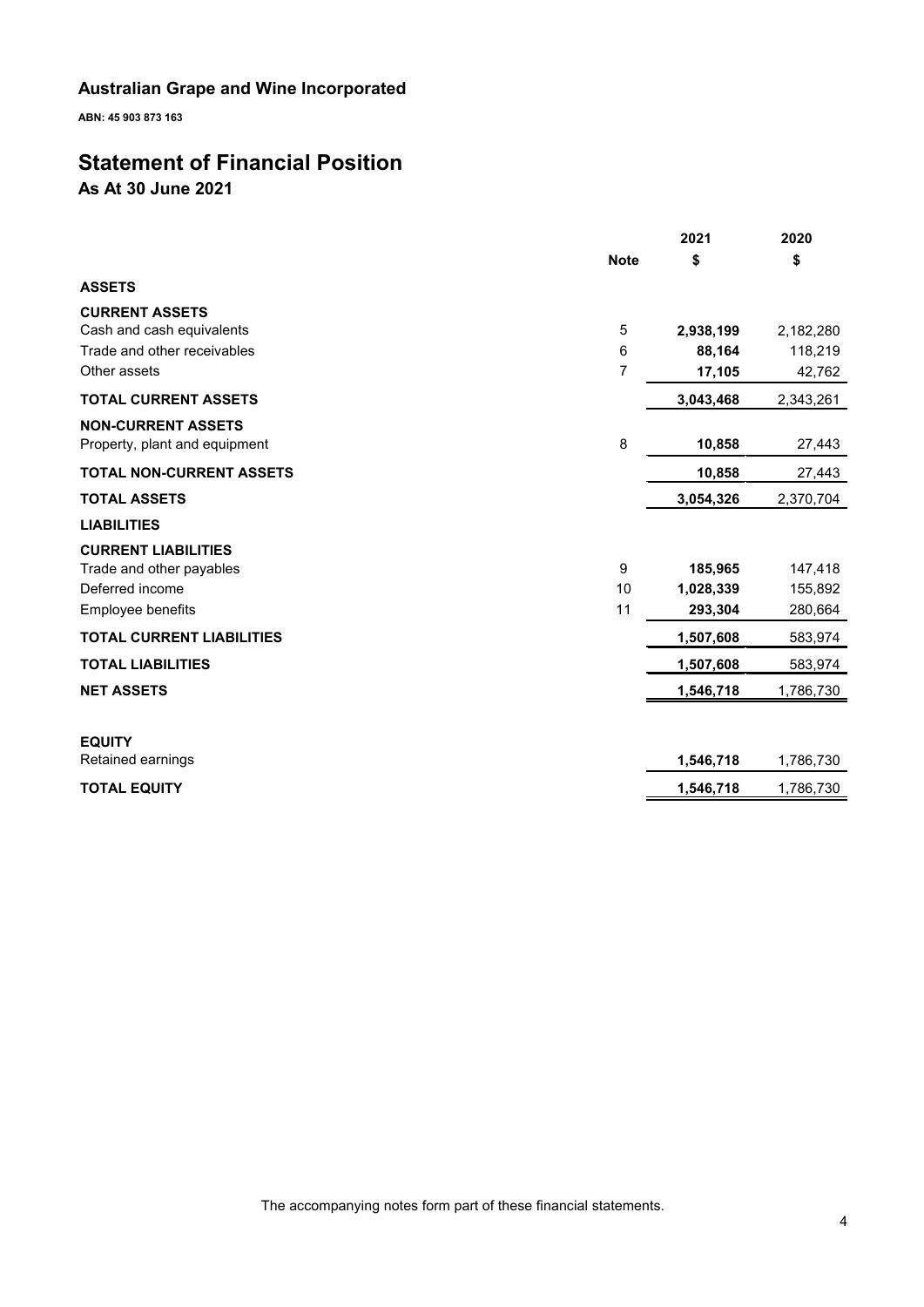**ABN: 45 903 873 163**

## **Statement of Changes in Equity**

## **For the Year Ended 30 June 2021**

**2021**

|                         |             | <b>Retained</b><br><b>Earnings</b> | Total      |
|-------------------------|-------------|------------------------------------|------------|
|                         | <b>Note</b> |                                    | S          |
| Balance at 1 July 2020  |             | 1,786,730                          | 1,786,730  |
| (Deficit) for the year  |             | (240, 012)                         | (240, 012) |
| Balance at 30 June 2021 |             | 1,546,718                          | 1,546,718  |

**2020**

|                         |             | <b>Retained</b><br><b>Earnings</b> | Total     |
|-------------------------|-------------|------------------------------------|-----------|
|                         | <b>Note</b> |                                    | \$        |
| Balance at 1 July 2019  |             | 1,525,256                          | 1,525,256 |
| Surplus for the year    |             | 261.474                            | 261,474   |
| Balance at 30 June 2020 |             | 1,786,730                          | 1,786,730 |
|                         |             |                                    |           |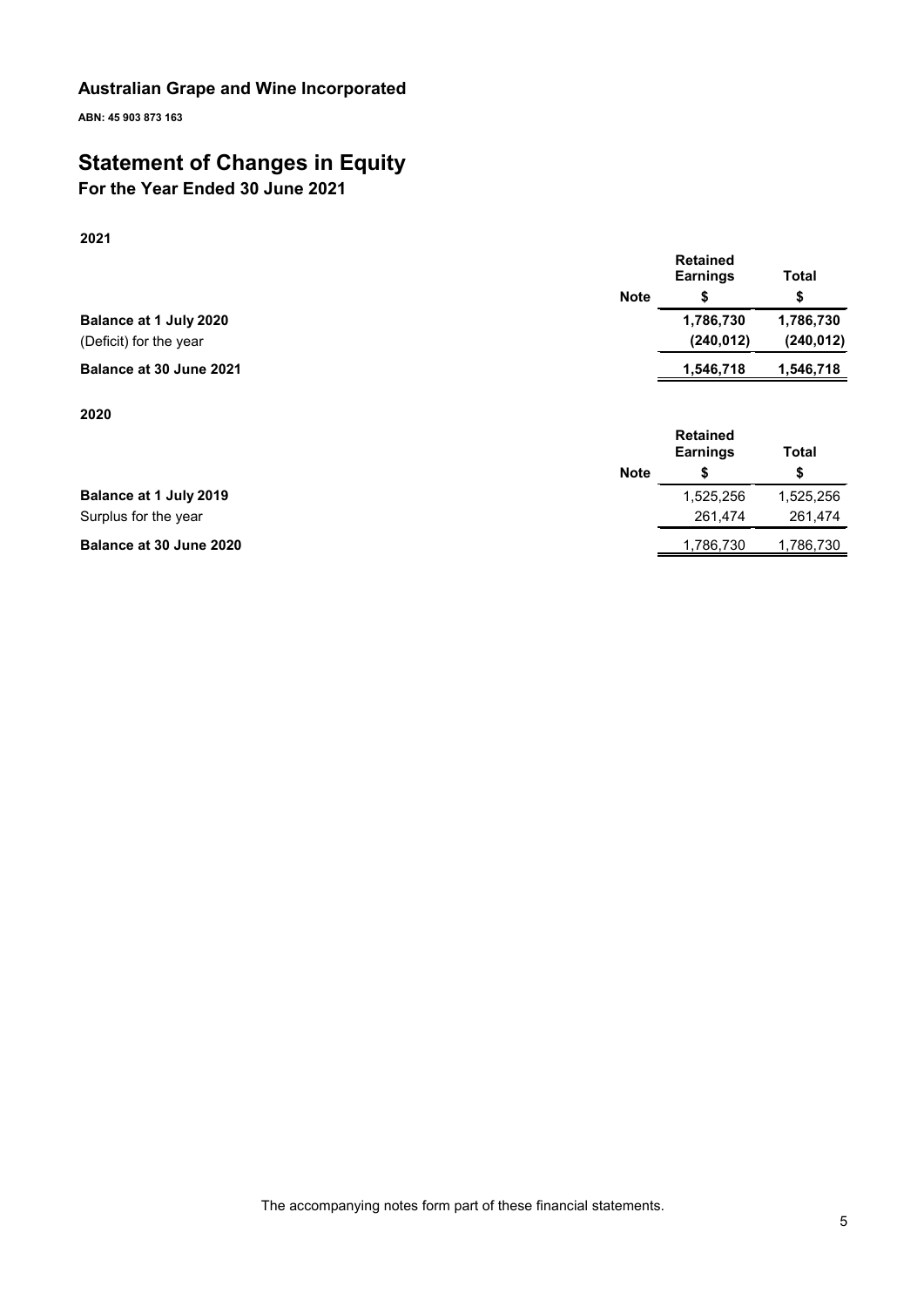**ABN: 45 903 873 163**

## **Statement of Cash Flows**

## **For the Year Ended 30 June 2021**

|                                                    |             | 2021        | 2020        |
|----------------------------------------------------|-------------|-------------|-------------|
|                                                    | <b>Note</b> | \$          | \$          |
| <b>CASH FLOWS FROM OPERATING ACTIVITIES:</b>       |             |             |             |
| Receipts from members                              |             | 2,005,552   | 2,149,150   |
| Payments to suppliers and employees                |             | (2,496,492) | (2,092,274) |
| Interest received                                  |             | 12,459      | 30,232      |
| Grants received                                    |             | 1,097,800   | 221,034     |
| Other income                                       |             | 138,887     | 109,677     |
| Net cash provided by operating activities          |             | 758,206     | 417,819     |
| <b>CASH FLOWS FROM INVESTING ACTIVITIES:</b>       |             |             |             |
| Purchase of property, plant and equipment          |             | (2, 287)    |             |
| Net cash (used in) investing activities            |             | (2, 287)    |             |
|                                                    |             |             |             |
| Net increase in cash and cash equivalents held     |             | 755,919     | 417,819     |
| Cash and cash equivalents at beginning of year     |             | 2,182,280   | 1,764,461   |
| Cash and cash equivalents at end of financial year | 5           | 2,938,199   | 2,182,280   |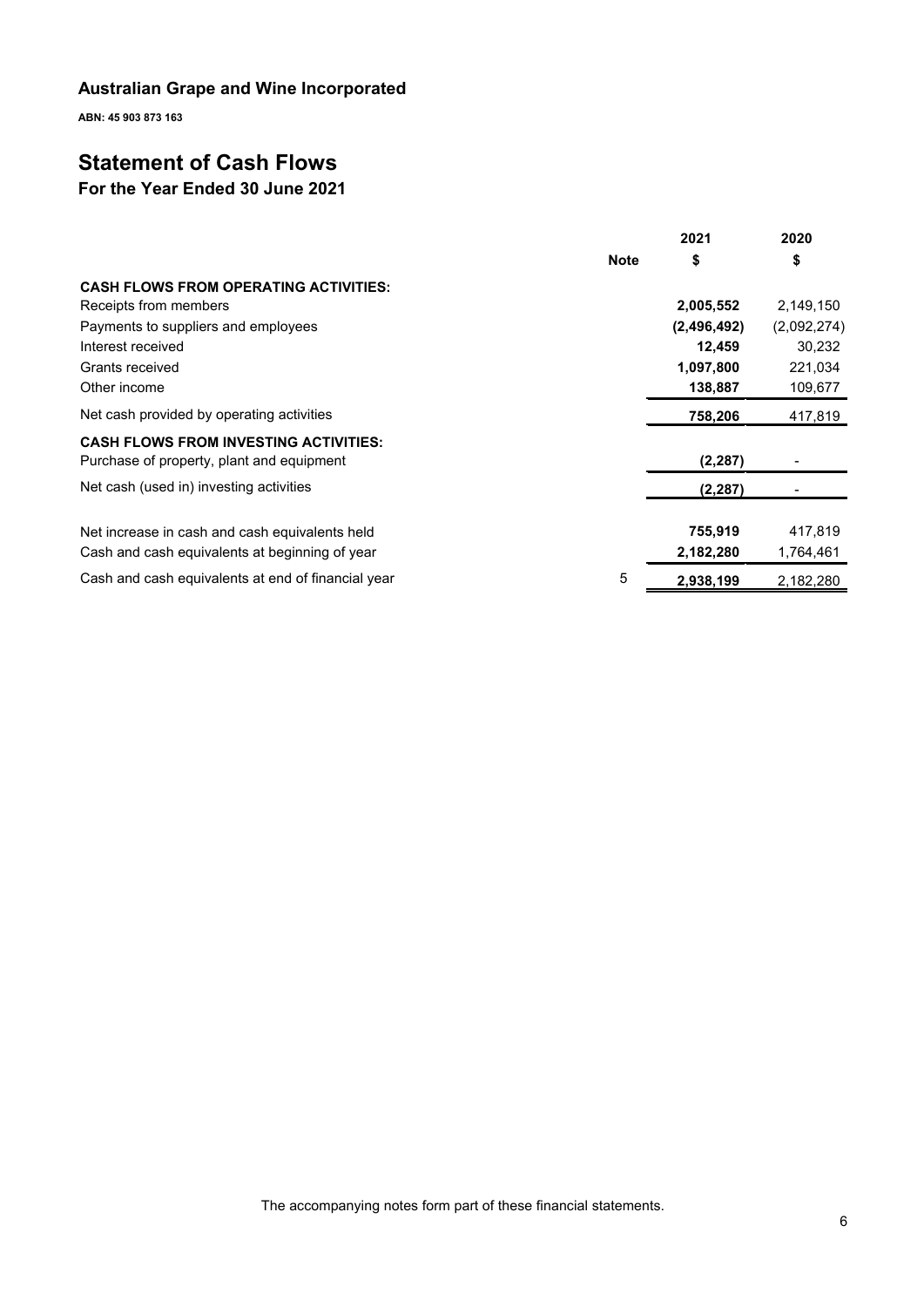**ABN: 45 903 873 163**

## **Notes to the Financial Statements**

## **For the Year Ended 30 June 2021**

The financial statements cover Australian Grape and Wine Incorporated ("Association") as an individual not-for-profit entity incorporated in South Australia under the *Associations Incorporation Act (SA) 1985* ("Act").

#### **1 Basis of Preparation**

The Board have prepared the financial statements on the basis that the Association is a non-reporting entity because there are no users dependent of general purpose financial statements. The financial statements are therefore special purpose financial statements that have been prepared in order to meet the reporting requirements of the Act.

Controlled entities as identified in Note 15 have not been consolidated.

The financial statements have been prepared on an accruals basis and are based on historical costs, modified, where applicable, by the measurement at fair value of selected non-current assets, financial assets and financial liabilities.

#### **2 Summary of Significant Accounting Policies**

#### **(a) Income Tax**

The Association is exempt from income tax under Section 50-40 of the *Income Tax Assessment Act 1997*.

#### **(b) Revenue and other income**

Revenue from Membership fees are recognised on an accrual basis for the financial year.

Any Membership fee monies received, for a financial year subsequent to 30 June 2021, are recognised as "Membership fees received in advance" and will be recognised as revenue in subsequent financial years.

Grant revenue is recognised in the statement of profit or loss and other comprehensive income when the Association obtains control of the grant and it is probable that the economic benefits gained from the grant will flow to the Association and the amount of the grant can be measured reliably.

If conditions are attached to the grant which must be satisfied before it is eligible to receive the contribution, the recognition of the grant as revenue will be deferred until those conditions are satisfied. Unexpended grant income is treated as a current liability.

Interest revenue is recognised using the effective interest rate method, which for floating rate financial assets is the rate inherent in the instrument.

All revenue is stated net of the amount of goods and services tax (GST).

#### **(c) Leases**

Lease payments are charged as expenses on a straight-line basis over the life of the lease term.

Lease incentives under operating leases are recognised as a liability and amortised on a straight-line basis over the life of the lease term.

#### **(d) Property, plant and equipment**

Each class of property, plant and equipment is carried at cost or fair value less, where applicable, any accumulated depreciation and impairment.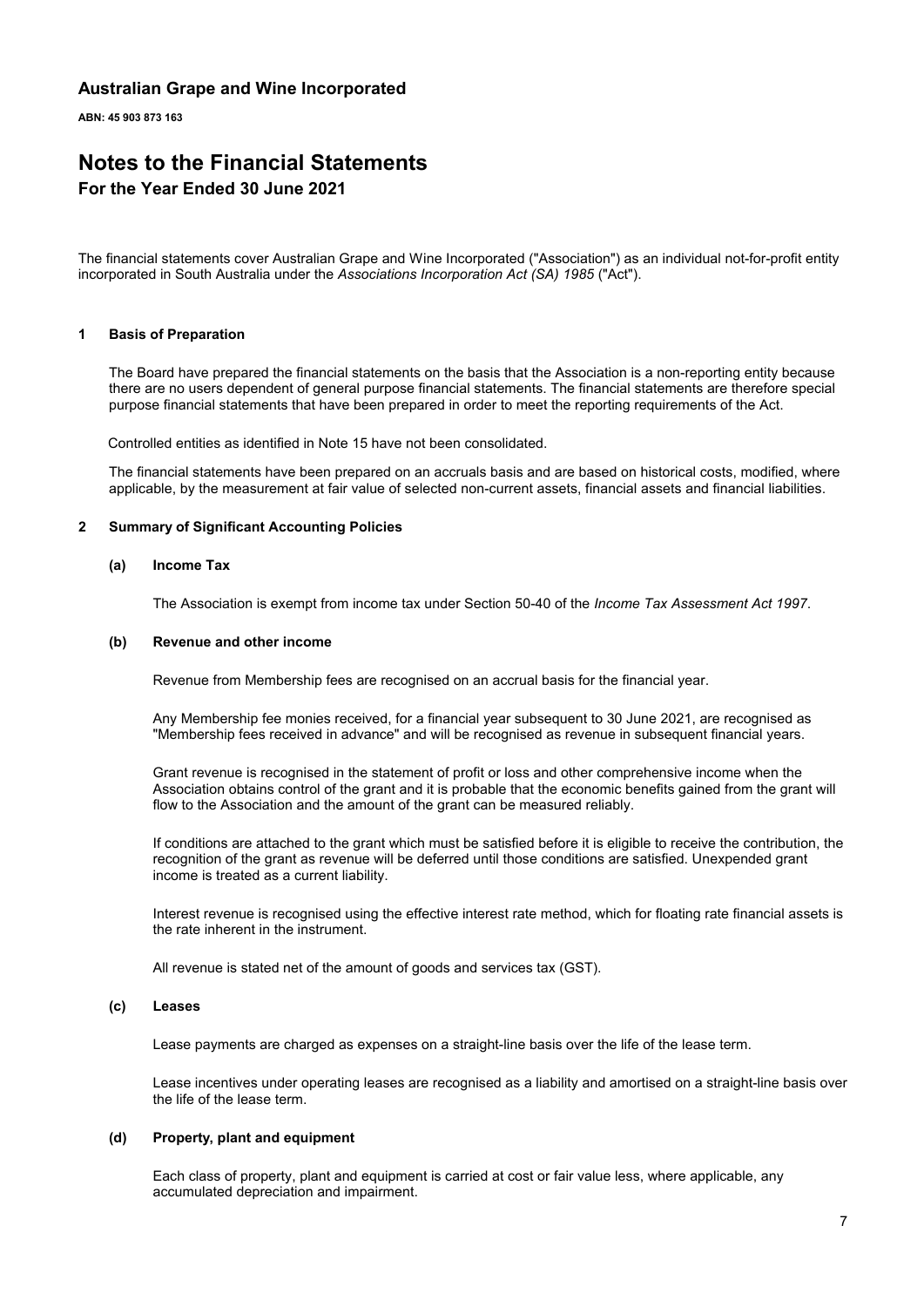**ABN: 45 903 873 163**

## **Notes to the Financial Statements**

## **For the Year Ended 30 June 2021**

### **2 Summary of Significant Accounting Policies**

#### **(d) Property, plant and equipment**

#### **Plant and equipment**

Plant and equipment are measured on the cost basis less accumulated depreciation and impairment losses. The carrying amount of plant and equipment is reviewed annually by the Board and management to ensure that it is not in excess of the recoverable amount from these assets. The recoverable amount is assessed on the basis of the expected net cash flows that will be received from the assets' employment and subsequent disposal.

Subsequent costs are included in the assets' carrying amount or recognised as a separate asset, as appropriate, only when it is probable that future economic benefits associated with the item will flow to the Association and the cost of the item can be measured reliably. All other repairs and maintenance are charged to the statement of profit or loss and other comprehensive income during the financial year in which they are incurred.

#### **Depreciation**

The depreciable amount of all fixed assets is depreciated on a straight-line basis over their useful lives commencing from the time the asset is held ready for use. Leasehold improvements are depreciated over the shorter of either the unexpired period of the lease or the estimated useful lives of the improvements. Depreciation is recognised in the statement of profit or loss and other comprehensive income.

The depreciation rates used for each class of depreciable asset are:

| <b>Class of fixed asset</b>         | <b>Depreciation Rate</b> |
|-------------------------------------|--------------------------|
| Leasehold Improvements              | $5\% - 10\%$             |
| Office Equipment (including leased) | $5\%$ - $50\%$           |
| Furniture & Fittings                | 7% - 20%                 |

The assets' residual values and useful lives are reviewed and adjusted, if appropriate, at the end of each reporting period. An asset's carrying amount is written down immediately to its recoverable amount if the asset's carrying amount is greater than its estimated recoverable amount.

Gains and losses on disposals are determined by comparing proceeds with the carrying amount. These gains and losses are included in the statement of profit or loss and other comprehensive income. When revalued assets are sold, amounts included in the revaluation relating to that asset are transferred to retained earnings.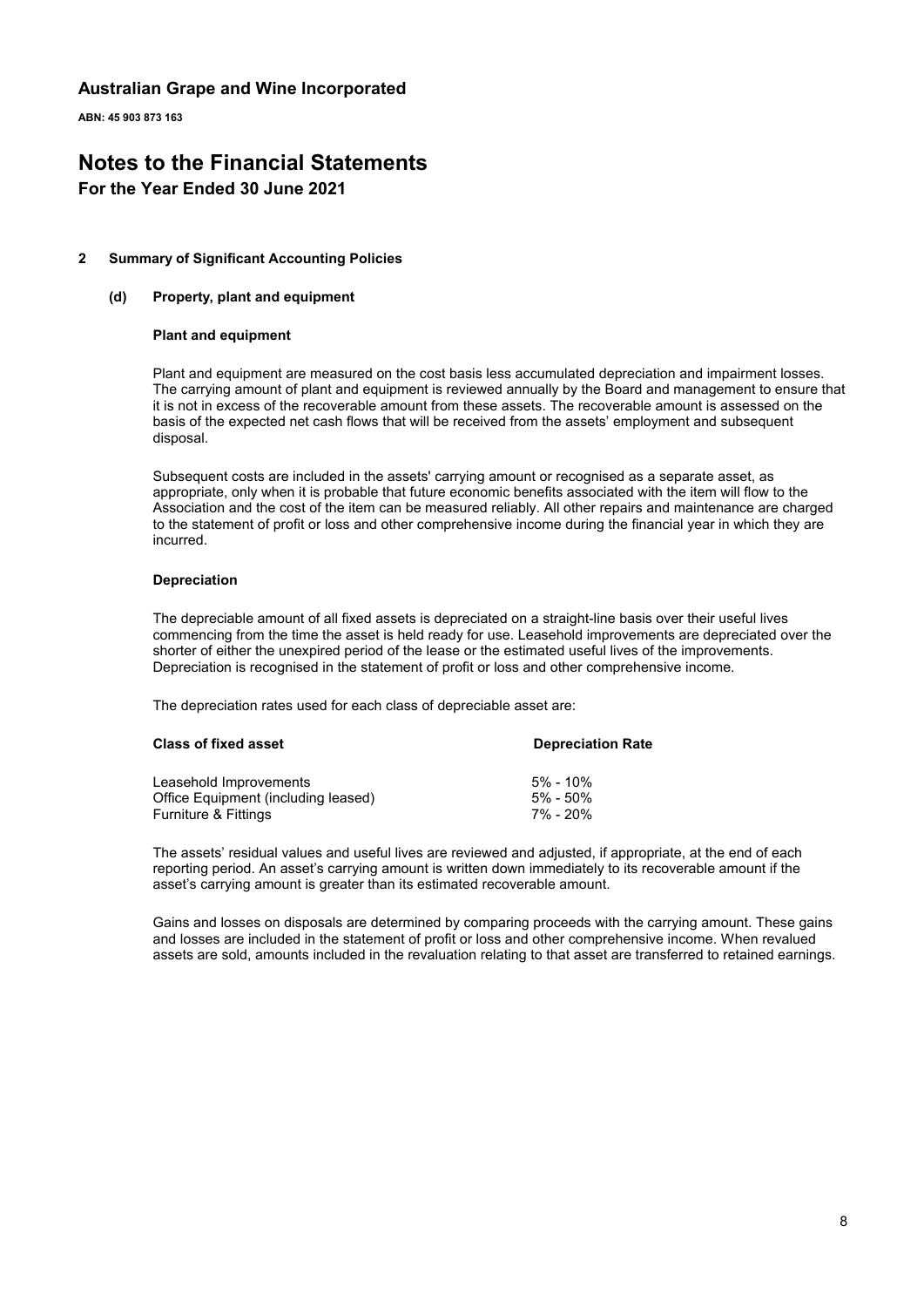**ABN: 45 903 873 163**

## **Notes to the Financial Statements**

## **For the Year Ended 30 June 2021**

### **2 Summary of Significant Accounting Policies**

### **(e) Impairment of assets**

At the end of each financial year, the Association reviews the carrying values of its tangible and intangible assets to determine whether there is any indication that those assets have been impaired. If such an indication exists, the recoverable amount of the asset, being the higher of the asset's fair value less costs to sell and value-in-use, is compared to the asset's carrying value. The assessment will include considering external sources of information and internal sources of information. If such an indication exists, an impairment test is carried out on the asset by comparing the recoverable amount of the asset, being the higher of the asset's fair value less costs to sell and value in use to the asset's carrying value. Any excess of the asset's carrying value over its recoverable amount is expensed to the statement of profit or loss and other comprehensive income.

Where it is not possible to estimate the recoverable amount of an individual asset, the Association estimates the recoverable amount of the cash-generating unit to which the asset belongs.

#### **(f) Cash and cash equivalents**

Cash and cash equivalents comprises cash on hand, demand deposits and short-term investments which are readily convertible to known amounts of cash and which are subject to an insignificant risk of change in value.

#### **(g) Employee benefits**

Provision is made for the Association's liability for employee benefits arising from services rendered by employees to the end of the financial year. Employee benefits that are expected to be settled within one year have been measured at the amounts expected to be paid when the liability is settled. Employee benefits payable later than one year have been measured at the present value of the estimated future cash outflows to be made for those benefits. In determining the liability, consideration is given to employee wage increases and the probability that the employee may not satisfy vesting requirements. Those cash outflows are discounted using market yields on national government bonds with terms to maturity that match the expected timing of cash flows.

#### **(h) Trade and Other Payables**

Trade and other payables represent the liability outstanding at the end of the financial year for goods and services received by the Association during the financial year, which remain unpaid. The balance is recognised as a current liability with the amounts normally paid within 30 days or recognition of the liability.

#### **(i) Goods and services tax (GST)**

Revenue, expenses and assets are recognised net of the amount of goods and services tax (GST), except where the amount of GST incurred is not recoverable from the Australian Taxation Office (ATO).

Receivables and payable are stated inclusive of GST.

Cash flows in the statement of cash flows are included on a gross basis and the GST component of cash flows arising from investing and financing activities which is recoverable from, or payable to, the taxation authority is classified as operating cash flows.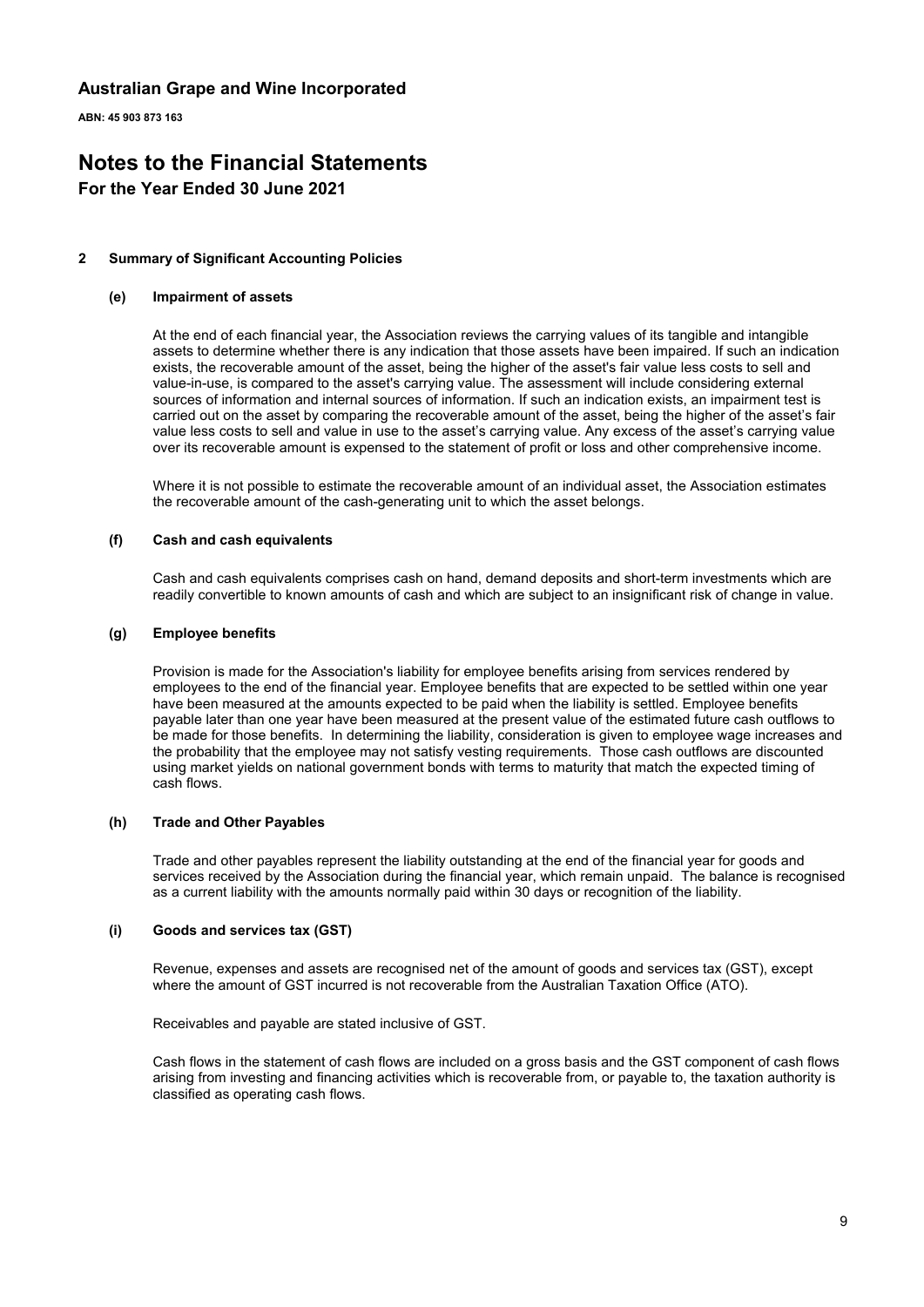**ABN: 45 903 873 163**

## **Notes to the Financial Statements**

## **For the Year Ended 30 June 2021**

### **2 Summary of Significant Accounting Policies**

## **(j) Critical Accounting Estimates and Judgments**

Management evaluates estimates and judgments incorporated into the financial statements based on historical knowledge and best available current information. Estimates assume a reasonable expectation of future events and are based on current trends and economic data, obtained both externally and within the Association.

*Key Estimates – Impairment*

The Association assesses impairment at each reporting period by evaluating conditions and events specific to the Association that may be indicative of impairment triggers. Recoverable amounts of relevant assets are reassessed using value-in-use calculations which incorporate various key assumptions.

The financial report was authorised for issue on the 27th day of October 2021 by the Board.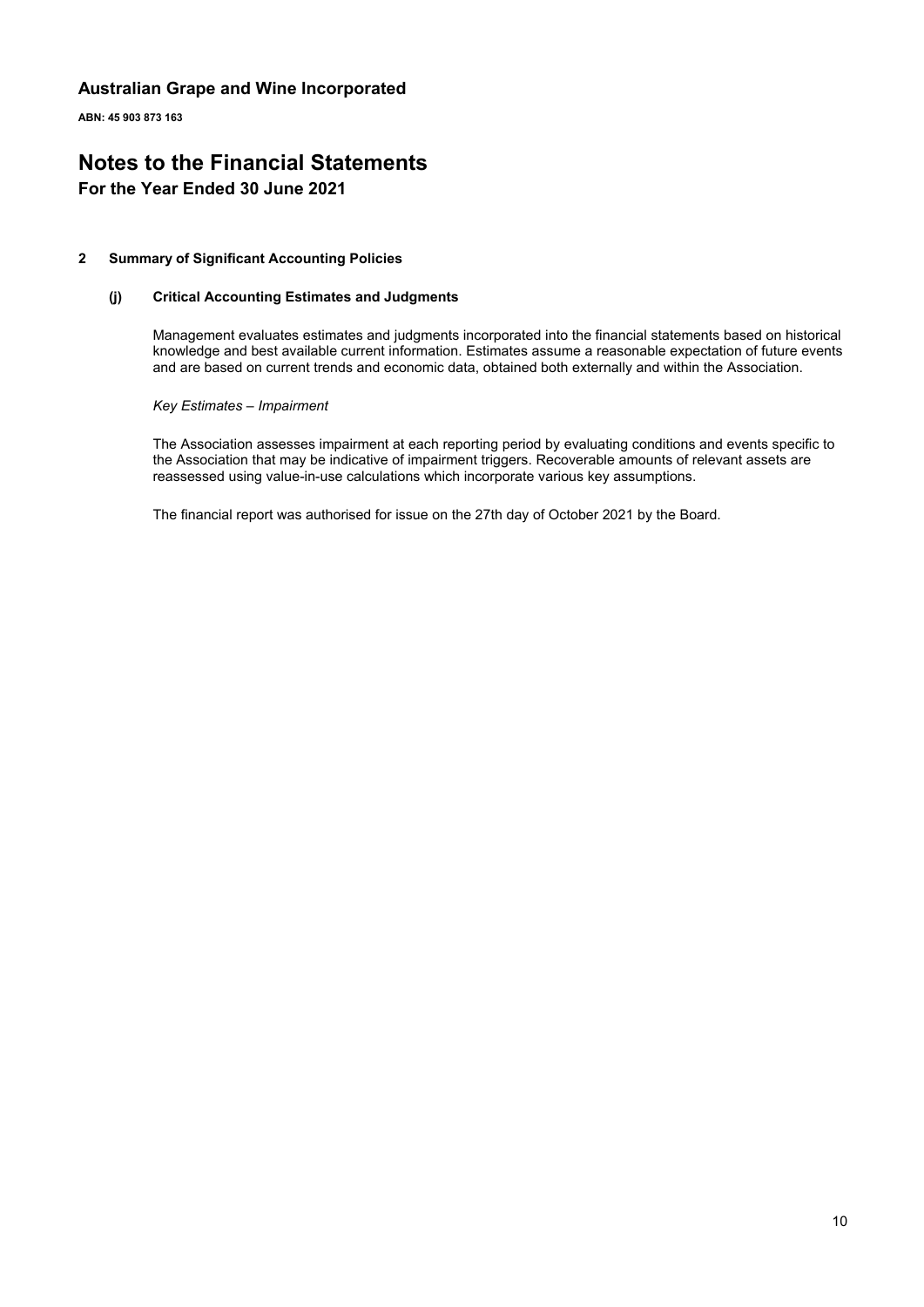**ABN: 45 903 873 163**

## **Notes to the Financial Statements**

## **For the Year Ended 30 June 2021**

## **3 Revenue and Other Income**

|                                  | 2021      | 2020      |
|----------------------------------|-----------|-----------|
|                                  | \$        | \$        |
| - Membership Fees                | 1,831,059 | 1,968,017 |
| - Plant Health Australia funding | 46,002    | 51,561    |
| - Wine Australia contributions   | 30,000    | 26,500    |
| - Other grants and subsidies     | 116,940   | 44,312    |
| - Interest received              | 7,390     | 26,170    |
| - Other income                   | 2,502     | 5,656     |
| - Cashflow boost                 | 37,500    | 62,500    |
| Total revenue and other income   | 2,071,393 | 2,184,716 |
|                                  |           |           |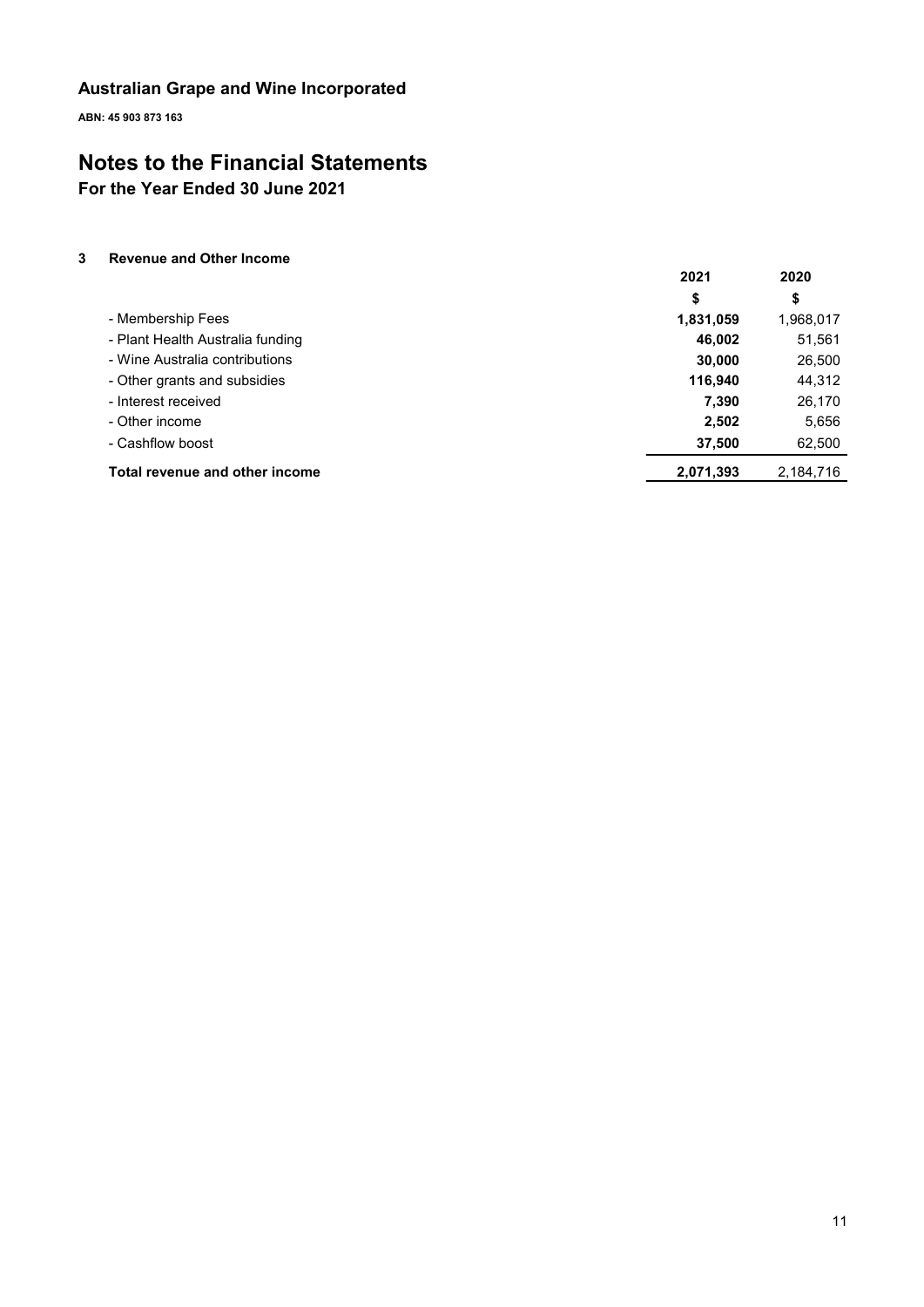**ABN: 45 903 873 163**

## **Notes to the Financial Statements For the Year Ended 30 June 2021**

### **4 Result for the Year**

The result for the financial year includes the following specific expenses:

|                                         | 2021      | 2020      |
|-----------------------------------------|-----------|-----------|
|                                         | \$        | \$        |
| <b>Employee benefits expense</b>        |           |           |
| - Salaries & Wages                      | 1,093,514 | 1,096,116 |
| - On-costs - superannuation             | 103,884   | 101,281   |
| - On-costs - workers compensation       | 6,529     | 6,305     |
| - Leave                                 | 12,639    | 50,353    |
| - Other employee costs                  | 5,965     | 3,946     |
| <b>Employee benefits expense</b>        | 1,222,531 | 1,258,001 |
| <b>Depreciation</b>                     |           |           |
| - Property, plant and equipment         | 18,872    | 21,859    |
| <b>Depreciation</b>                     | 18,872    | 21,859    |
| Other expenses from ordinary activities |           |           |
| - Audit fees                            | 9,270     | 9,135     |
| - Insurance                             | 9,794     | 8,651     |
| - Bad and doubtful debts expense        | 7,171     | 3,893     |
| - Fringe Benefits Tax                   | 2,731     | 5,411     |
| - Office rental expenses                | 72,741    | 109,839   |
| - Administration expenses               | 54,387    | 61,252    |
| - Corporate governance                  | 30,688    | 57,728    |
| - Membership and brand strategy         | 36,611    | 57,509    |
| - Advocacy                              | 17,442    | 31,477    |
| <b>Policy &amp; Projects</b>            |           |           |
| - Organisation membership               | 102,647   | 112,262   |
| - Grants                                | 116,940   | 39,346    |
| - Other policy and projects             | 609,580   | 146,879   |
| Other expenses from ordinary activities | 1,070,002 | 643,382   |
| <b>Total expenses</b>                   | 2,311,405 | 1,923,242 |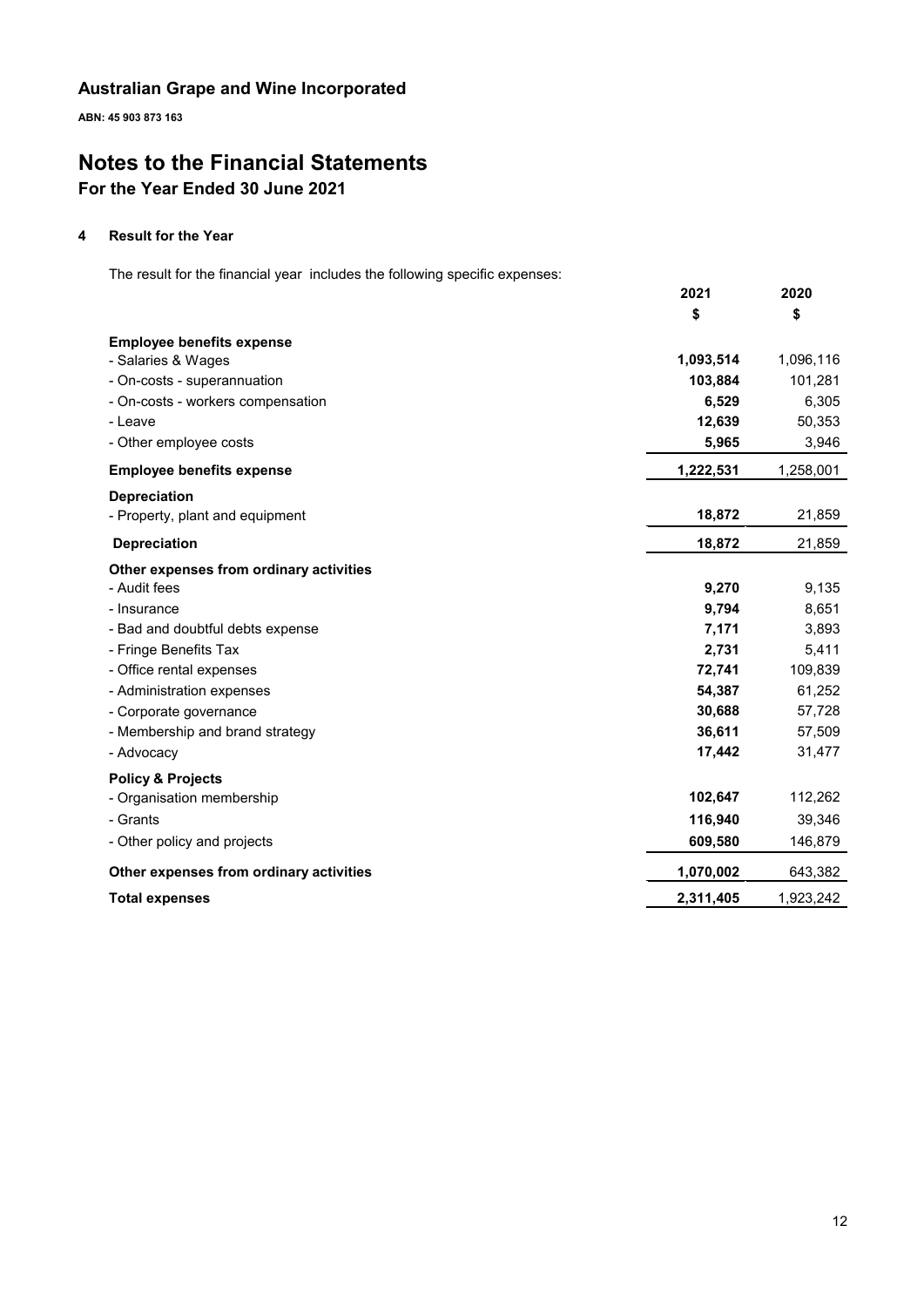**ABN: 45 903 873 163**

## **Notes to the Financial Statements**

**For the Year Ended 30 June 2021**

## **5 Cash and Cash Equivalents**

|                |                                           | 2021<br>\$ | 2020<br>\$ |
|----------------|-------------------------------------------|------------|------------|
| <b>CURRENT</b> |                                           |            |            |
|                | Cash on hand                              |            | 200        |
|                | Cash at bank                              | 1,723,199  | 782,080    |
|                | Term deposits                             | 1,215,000  | 1,400,000  |
|                | Total cash and cash equivalents           | 2,938,199  | 2,182,280  |
| 6              | <b>Trade and Other Receivables</b>        |            |            |
|                |                                           | 2021       | 2020       |
|                |                                           | \$         | \$         |
| <b>CURRENT</b> |                                           |            |            |
|                | Trade receivables                         | 11,611     | (346)      |
|                | Other receivables                         | 84,748     | 119,589    |
|                | Provision for doubtful debts              | (8, 195)   | (1,024)    |
|                | Total current trade and other receivables | 88,164     | 118,219    |
| 7              | <b>Other Assets</b>                       |            |            |
|                |                                           | 2021       | 2020       |
|                |                                           | \$         | \$         |
| <b>CURRENT</b> |                                           |            |            |
|                | Prepayments                               | 15,714     | 23,802     |
|                | Cashflow boost                            |            | 12,500     |
|                | Accrued interest                          | 1,391      | 6,460      |
|                | <b>Total amount other assets</b>          | 17,105     | 42,762     |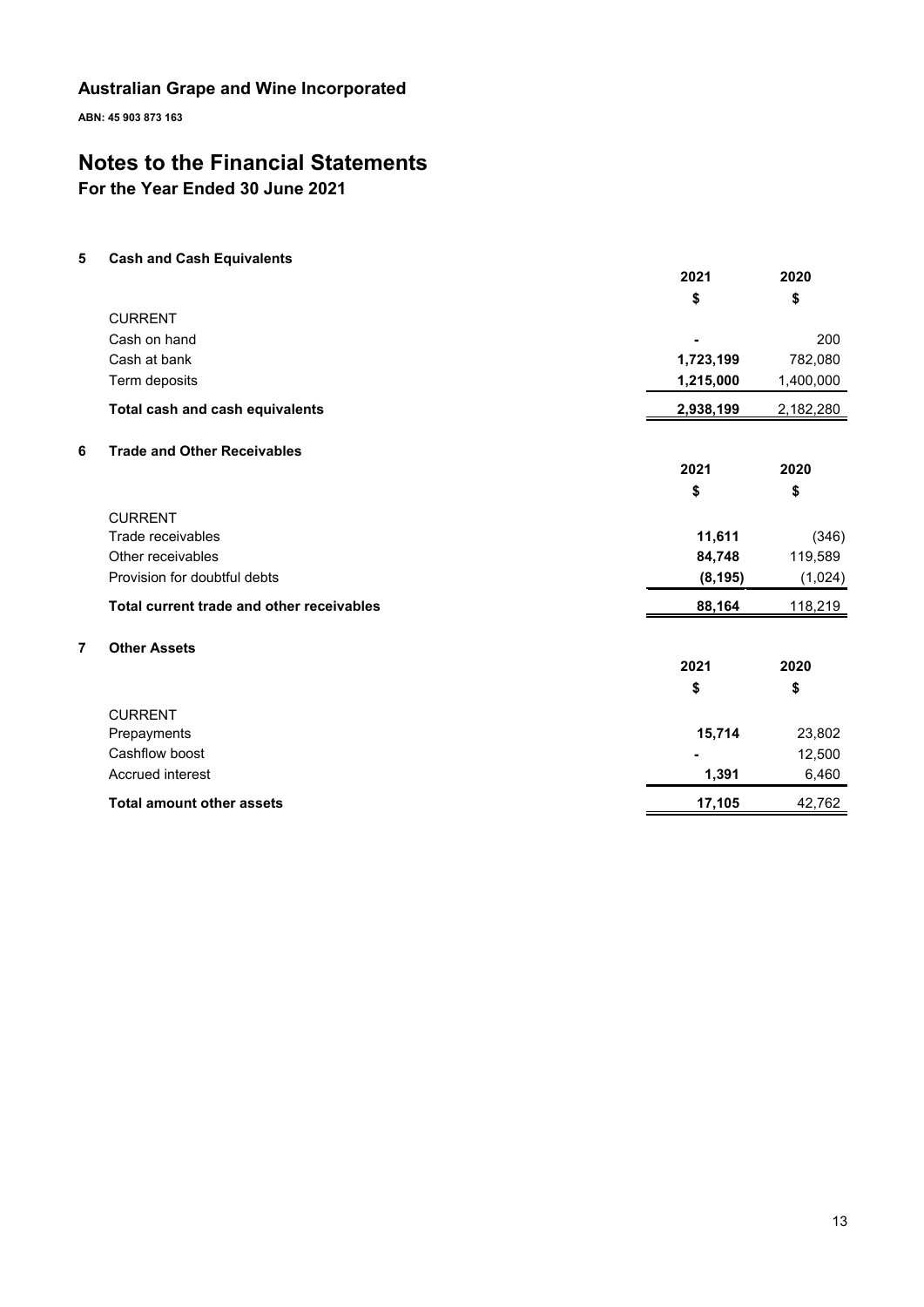**ABN: 45 903 873 163**

## **Notes to the Financial Statements**

**For the Year Ended 30 June 2021**

## **8 Property, plant and equipment**

|    | .                                                             | 2021<br>\$            | 2020<br>\$            |
|----|---------------------------------------------------------------|-----------------------|-----------------------|
|    | Furniture and fittings<br>At cost                             | 24,556                | 24,556                |
|    | Accumulated depreciation                                      | (24, 322)             | (24, 185)             |
|    | Total furniture and fittings                                  | 234                   | 371                   |
|    | Office equipment<br>At cost<br>Accumulated depreciation       | 34,351<br>(32, 513)   | 32,970<br>(32, 160)   |
|    | Total office equipment                                        | 1,838                 | 810                   |
|    | Leasehold Improvements<br>At cost<br>Accumulated amortisation | 183,930<br>(175, 144) | 183,930<br>(157, 668) |
|    | Total leasehold improvements                                  | 8,786                 | 26,262                |
|    | Total property, plant and equipment                           | 10,858                | 27,443                |
| 9  | <b>Trade and Other Payables</b>                               |                       |                       |
|    |                                                               | 2021<br>\$            | 2020<br>\$            |
|    | <b>CURRENT</b>                                                |                       |                       |
|    | Sundry payables and accrued expenses<br>Trade payables        | 38,486<br>147,479     | 78,492<br>68,926      |
|    | Total trade and other payables                                | 185,965               | 147,418               |
| 10 | <b>Deferred income</b>                                        | 2021                  | 2020                  |
|    |                                                               | \$                    | \$                    |
|    | <b>CURRENT</b><br>Membership fees received in advance         | 15,339                | 23,952                |
|    | Unexpended grant income                                       | 1,013,000             | 131,940               |
|    | <b>Total deferred income</b>                                  | 1,028,339             | 155,892               |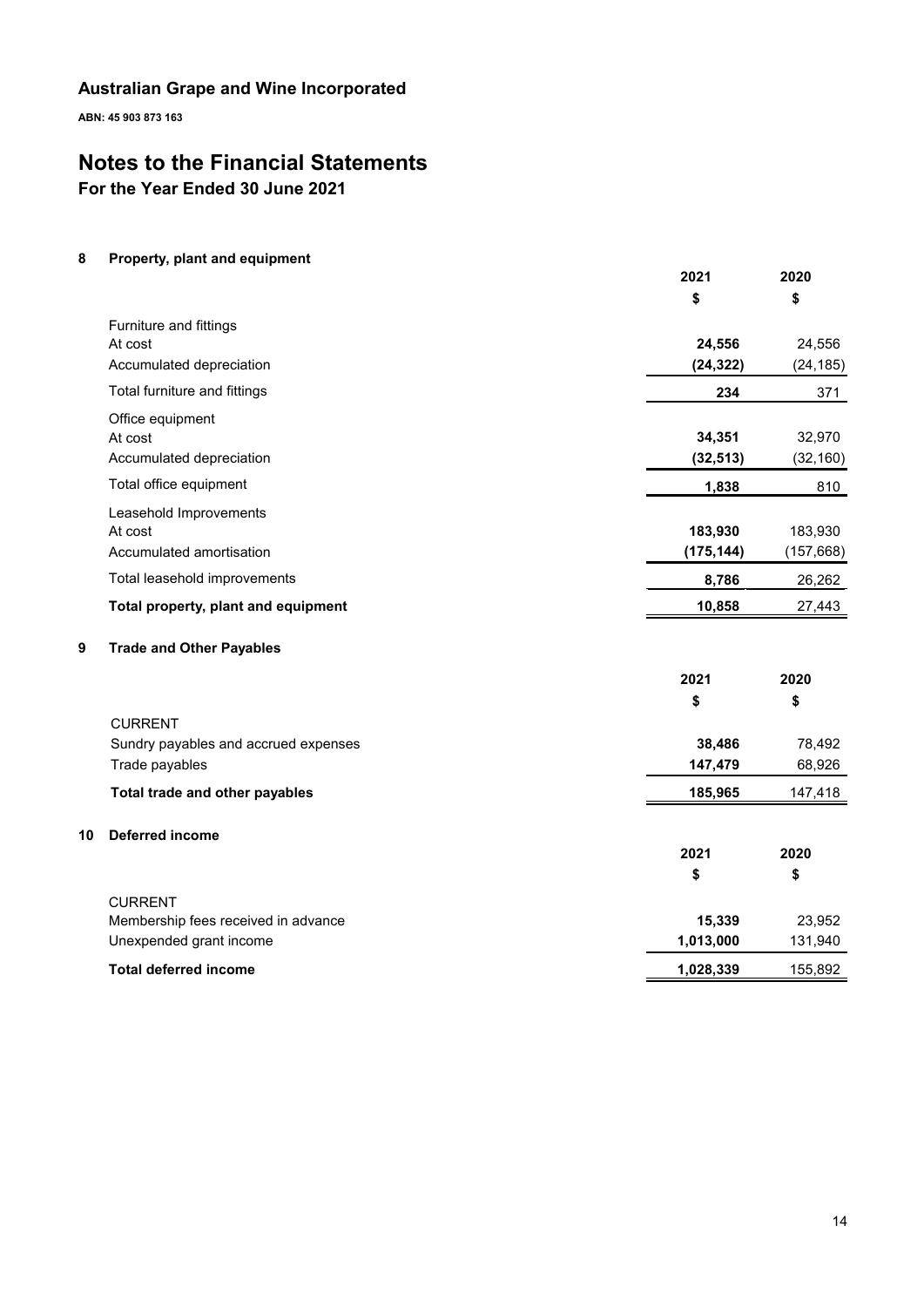**ABN: 45 903 873 163**

## **Notes to the Financial Statements**

## **For the Year Ended 30 June 2021**

### **11 Employee benefits**

|                                  | 2021    | 2020    |
|----------------------------------|---------|---------|
|                                  | S       | \$      |
| <b>CURRENT</b>                   |         |         |
| Provision for annual leave       | 128,617 | 130,575 |
| Provision for long service leave | 164.687 | 150,089 |
|                                  | 293,304 | 280,664 |

#### **12 Capital and Leasing Commitments**

#### **(a) Operating Leases**

|                                              | 2021    | 2020                     |
|----------------------------------------------|---------|--------------------------|
|                                              | S       |                          |
| Not later than 1 year                        | 129,806 | 53,485                   |
| Later than 1 year but not later than 5 years | 429,955 | 94.402                   |
| Later than 5 years                           | 8,208   | $\overline{\phantom{0}}$ |
| <b>Total lease liability</b>                 | 567,969 | 147,887                  |

a) A COVID-19 tenancy rebate and other waivers for part of the 2020 and 2021 financial years were negotiated. The property lease of the Association at the National Wine Centre, Adelaide expired on 31 March 2021, with subsequent rent charged on a month-by-month basis. A new 5 year lease has been negotiated directly with the National Wine Centre, with a commencement date of 1 August, 2021.

b) The property lease of the Association's Canberra office commenced on the 1 July 2018 with an expiry date of 30 June 2023. A COVID-19 rent abatement for part of the 2020/21 year was negotiated.

#### **13 Contingencies**

In the opinion of Board, the Association did not have any contingencies at 30 June 2021 (2020: nil), other than as detailed in Note 14 to the financial statements.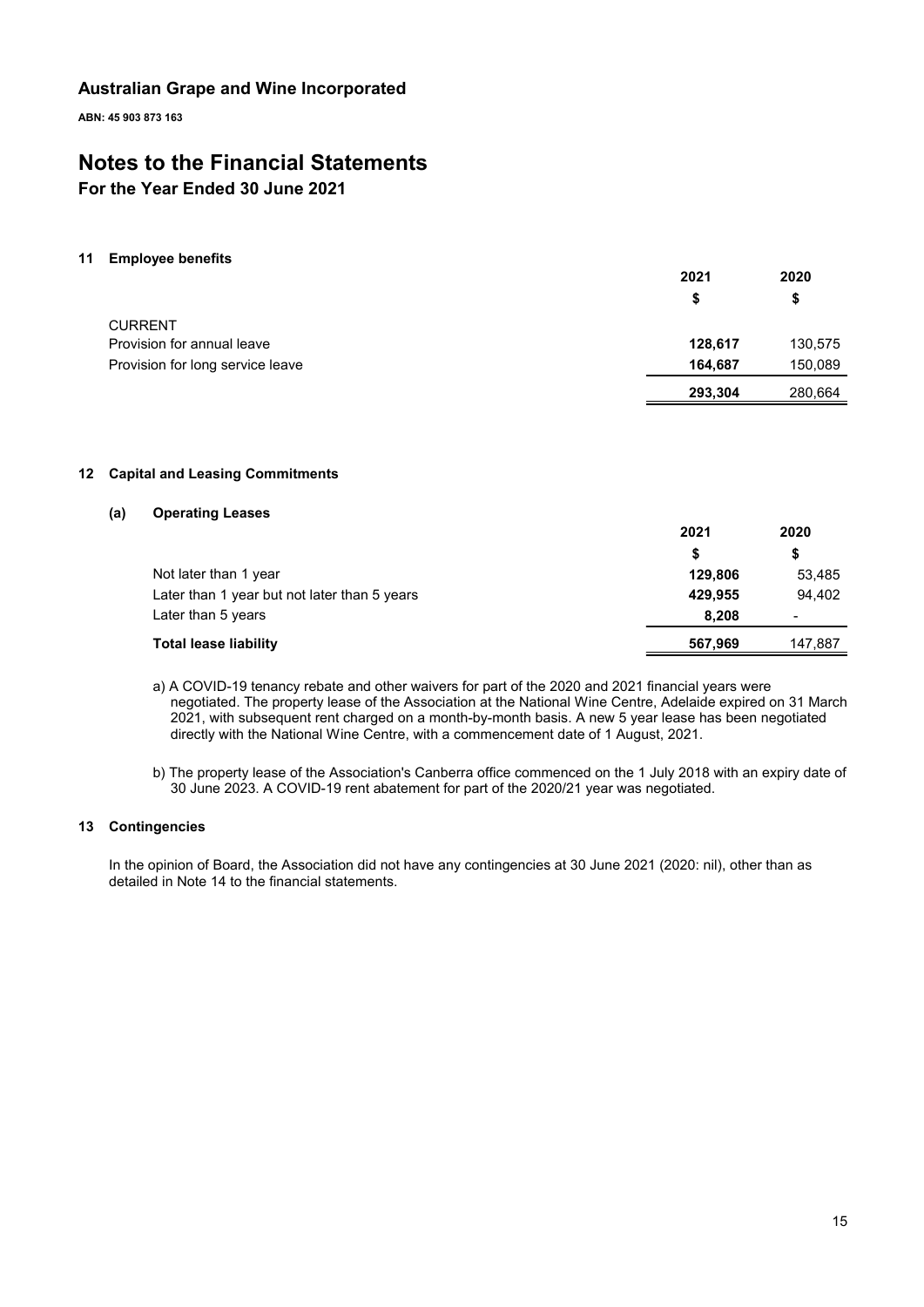**ABN: 45 903 873 163**

## **Notes to the Financial Statements For the Year Ended 30 June 2021**

#### **14 Events After the End of the Reporting Period**

Australian Grape & Wine (AGW) and Australian Wine Research Institute have received a letter from Ms Santiago-Brown alleging an infringement of her copyright work on the basis that AGW is involved in offering, conducting, administering and/or managing the 'Sustainable Winegrowing Australia' program. While it is unlikely that this will proceed to court, as financial recompense has been mentioned by the lawyers for Santiago-Brown, we notified our insurance brokers who have advised they intend to have lawyers appointed for AGW. We continue to reject any suggestion of copyright infringement and will seek to mediate in good faith. There will be some limited financial impact to Australian Grape & Wine.

The continued impact of the China market closure is likely to have a significant impact on the profitability of many wineries and grapegrowers over the medium term. This will provide additional risk to membership of small winemakers and grapegrowers in 2022-23 and beyond.

A large member has resigned their membership from Australian Grape and Wine Inc as of 30 September 2021, resulting in a significant revenue fall from budget in 2021-22.

Except for the above, no other matters or circumstances have arisen since the end of the financial year which significantly affected or could significantly affect the operations of the Association, the results of those operations or the state of affairs of the Association in future financial years.

#### **15 Controlled entities**

|                              | <b>Country of</b><br>Incorporation | <b>Class of Equity</b><br>' Membership | Cost of<br>Investment<br><b>30 June 2021</b> | <b>Equity Holding</b><br>/ Interest<br><b>30 June 2021</b> |
|------------------------------|------------------------------------|----------------------------------------|----------------------------------------------|------------------------------------------------------------|
| <b>Name of Entity</b>        |                                    |                                        |                                              |                                                            |
| National Wine Foundation Inc | Australia                          | Membership                             | n/a                                          | 100                                                        |

#### **16 Statutory Information**

The registered office and principal place of businesses of the Association are:

**Adelaide (registered office):** National Wine Centre Botanic Road ADELAIDE SA 5000

### **Canberra:**

NFF House 14-16 Brisbane Avenue BARTON ACT 2603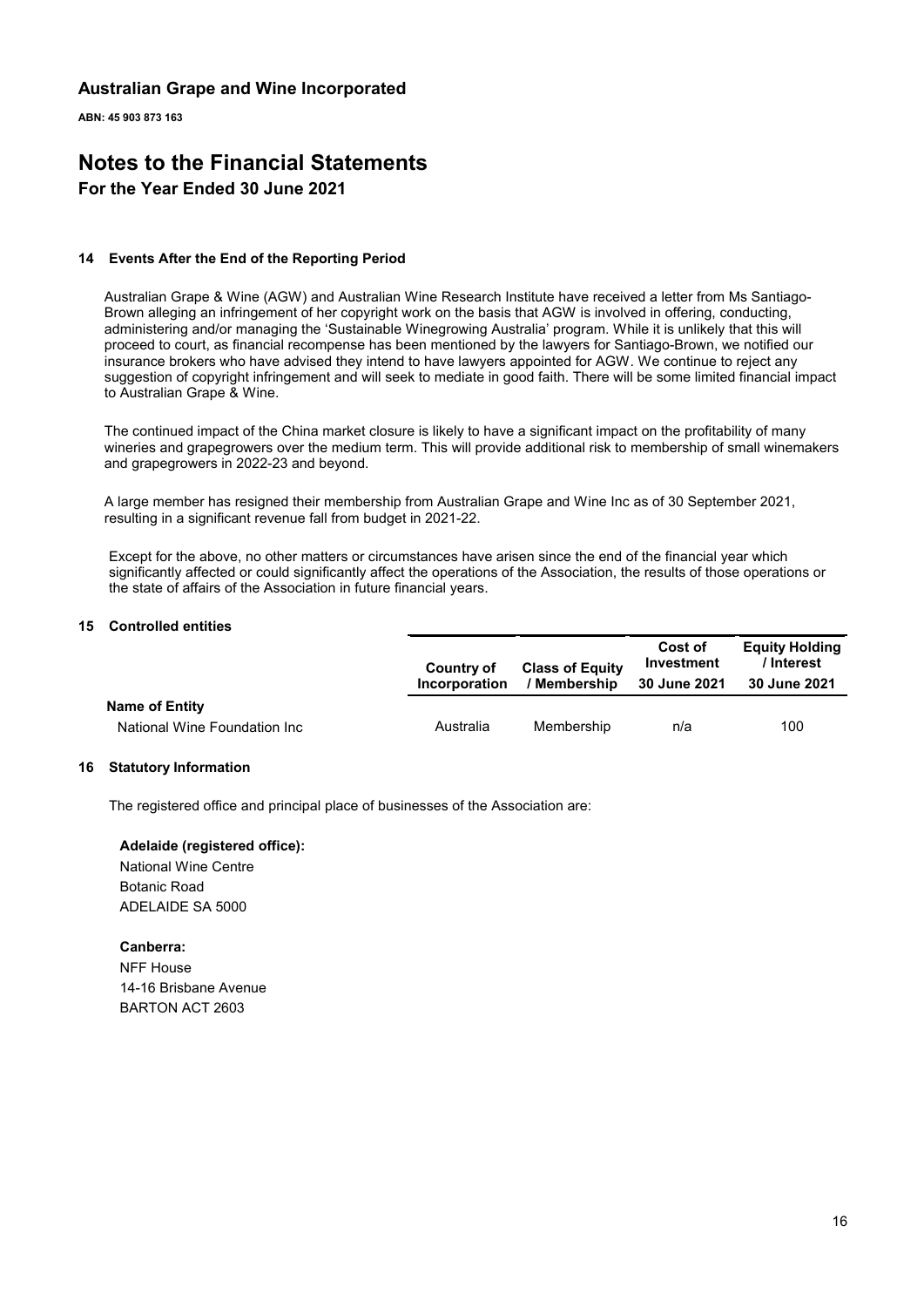**ABN: 45 903 873 163** 

## **Statement by Members of the Board**

**The Board has determined that the Association is not a reporting entity and that this special purpose financial report should be prepared in accordance with the accounting policies outlined in Note 2 to the financial statements and the requirements of the** *Associations Incorporation Act (SA) 1985.*

**In the opinion of the Board, the financial report as set out on pages 3 to 16:** 

- **1. Presents fairly the financial position of Australian Grape and Wine Incorporated as at 30 June 2021 and its performance for the year ended on that date.**
- **2. At the date of this statement, there are reasonable grounds to believe that Australian Grape and Wine Incorporated will be able to pay its debts as and when they fall due.**

**This statement is made in accordance with a resolution of the Board and is signed for and on behalf of the Board by:** 

Chairman <u>Jandy</u> Clue **4**.

Dated this 27<sup>*t*</sup>day of October 2021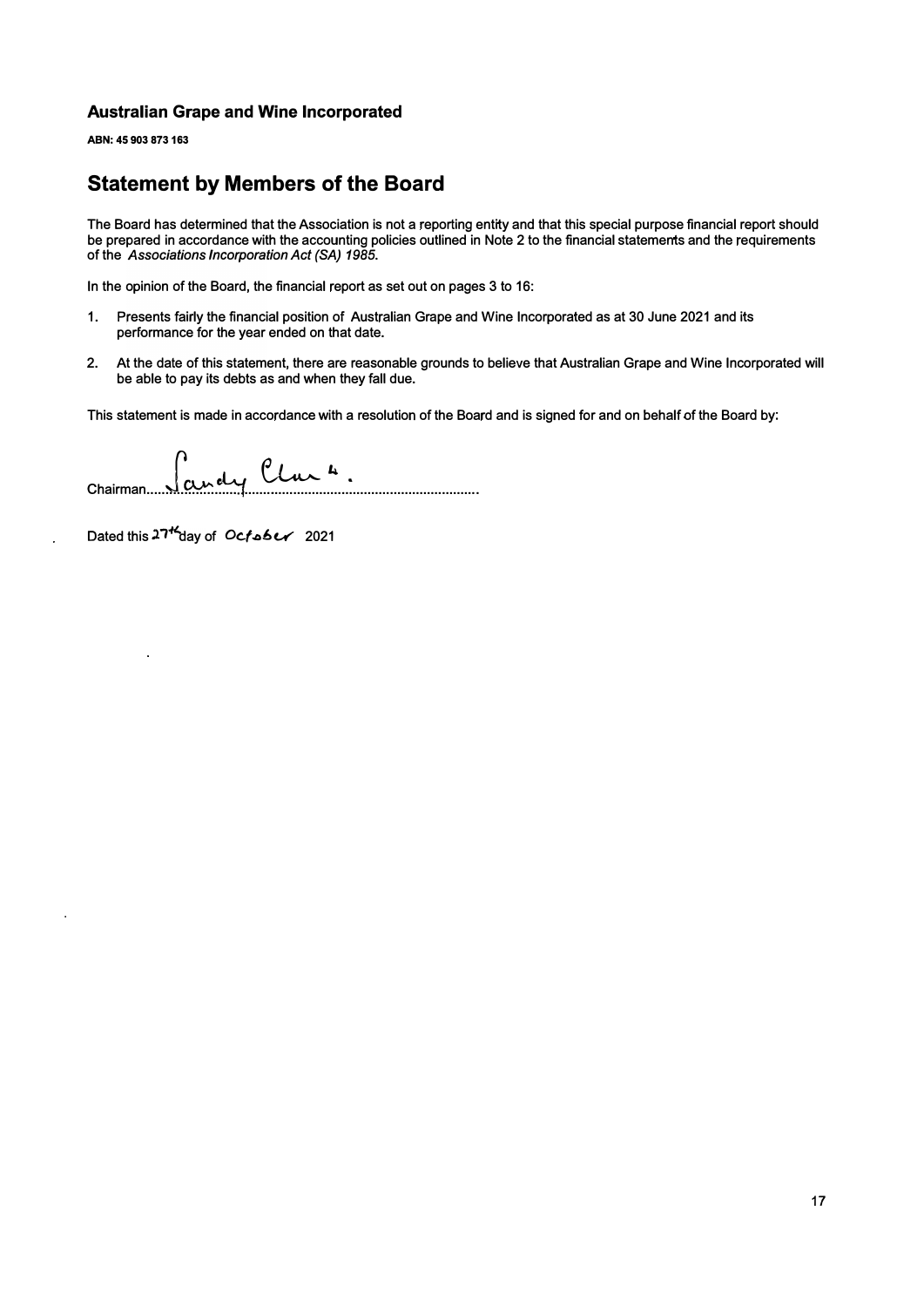## **Independent Audit Report to the members of Australian Grape and Wine Incorporated**

### **Report on the Financial Report**

### **Opinion**

We have audited the accompanying financial report, being a special purpose financial report of Australian Grape and Wine Incorporated ("Association"), which comprises the statement of financial position as at 30 June 2021, the statement of profit or loss and other comprehensive income, the statement of changes in equity and the statement of cash flows for the year then ended, and notes to the financial statements, including a summary of significant accounting policies, and the statement by members of the board.

In our opinion, the accompanying financial report presents fairly, in all material respects, the financial position of Australian Grape and Wine Incorporated for the year ended 30 June 2021 and its financial performance for the year than ended in accordance with the accounting polices described in Note 2 to the financial statements and the requirements of the *Associations Incorporation Act (SA) 1985*.

### **Basis for Opinion**

We conducted our audit in accordance with Australian Auditing Standards. Our responsibilities under those standards are further described in the *Auditor's Responsibilities for the Audit of the Financial Report* section of our report. We are independent of the Association in accordance with the auditor independence requirements of the ethical requirements of the Accounting Professional and Ethical Standards Board's APES 110 *Code of Ethics for Professional Accountants* (the Code) that are relevant to our audit of the financial report in Australia. We have also fulfilled our other ethical responsibilities in accordance with the Code.

We believe that the audit evidence we have obtained is sufficient and appropriate to provide a basis for our opinion.

## **Emphasis of Matter - Basis of Accounting**

We draw attention to Note 1 of the financial report, which describes the basis of accounting. The financial report is prepared to assist the Association to meet the requirements of the *Associations Incorporation Act (SA) 1985.* As a result, the financial report may not be suitable for another purpose. Our opinion is not modified in respect of this matter.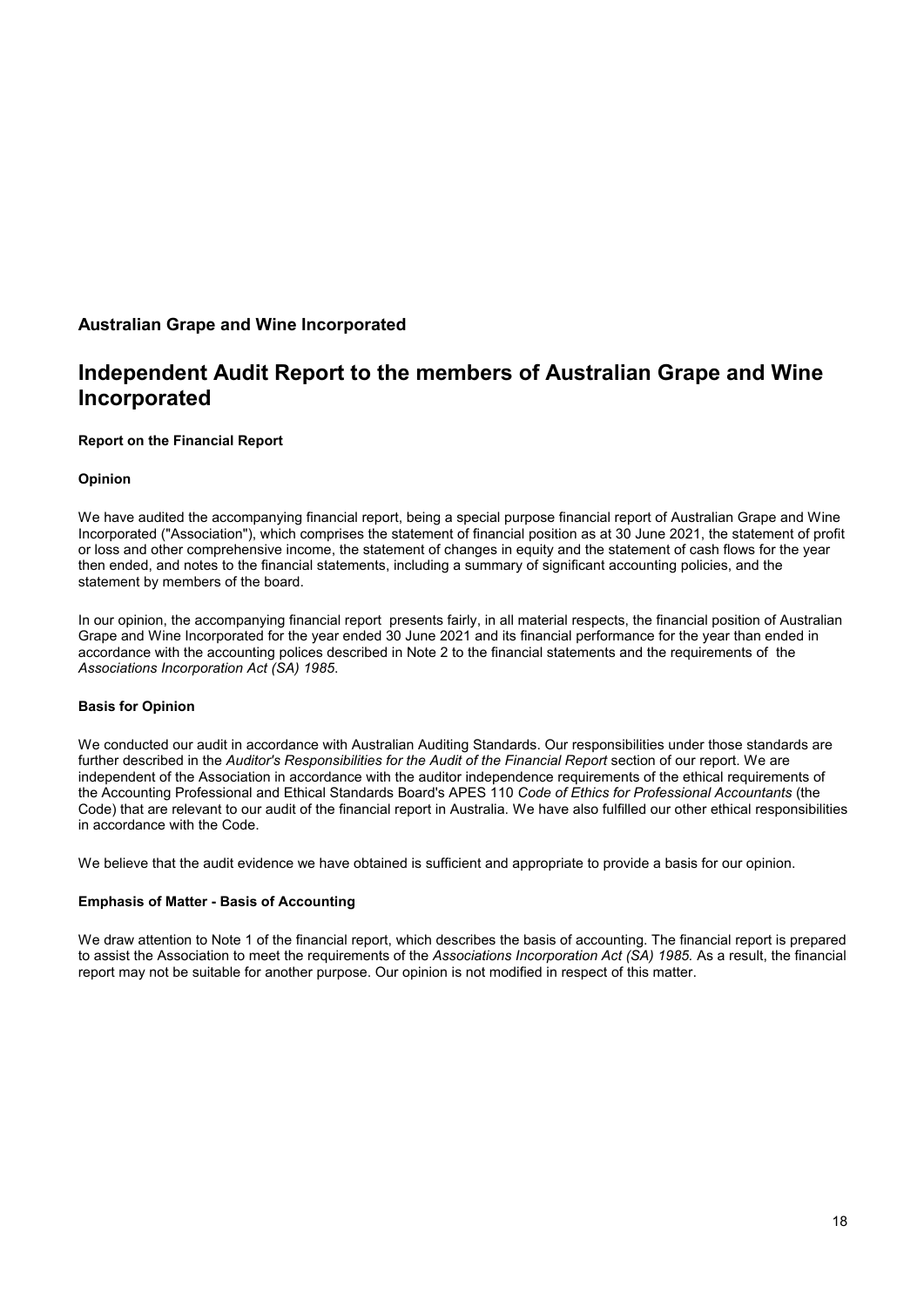## **Independent Audit Report to the members of Australian Grape and Wine Incorporated**

#### **Information Other than the Financial Report and the Auditor's Report Thereon**

The Board is responsible for the other information. The other information comprises the information included in the Board Report for the year ended 30 June 2021, but does not include the financial report and our auditor's report thereon.

Our opinion on the financial report does not cover the other information and accordingly we do not express any form of assurance conclusion thereon.

In connection with our audit of the financial report, our responsibility is to read the other information and, in doing so, consider whether the other information is materially inconsistent with the financial report or our knowledge obtained in the audit, or otherwise appears to be materially misstated.

If, based on the work we have performed, we conclude that there is a material misstatement of this other information, we are required to report that fact. We have nothing to report in this regard.

#### **Responsibilities of the Board for the Financial Report**

The Board is responsible for the preparation and fair presentation of the financial report, and have determined that the basis of preparation described in Note 1 is appropriate to meet the requirements of the *Associations Incorporation Act (SA) 1985*, and for such internal control as the Board determines is necessary to enable the preparation and fair presentation of a financial report is free from material misstatement, whether due to fraud or error.

In preparing the financial report, the Board is responsible for assessing the Association's ability to continue as a going concern, disclosing, as applicable, matters related to going concern and using the going concern basis of accounting unless the Board either intends to liquidate the Association or to cease operations, or has no realistic alternative but to do so.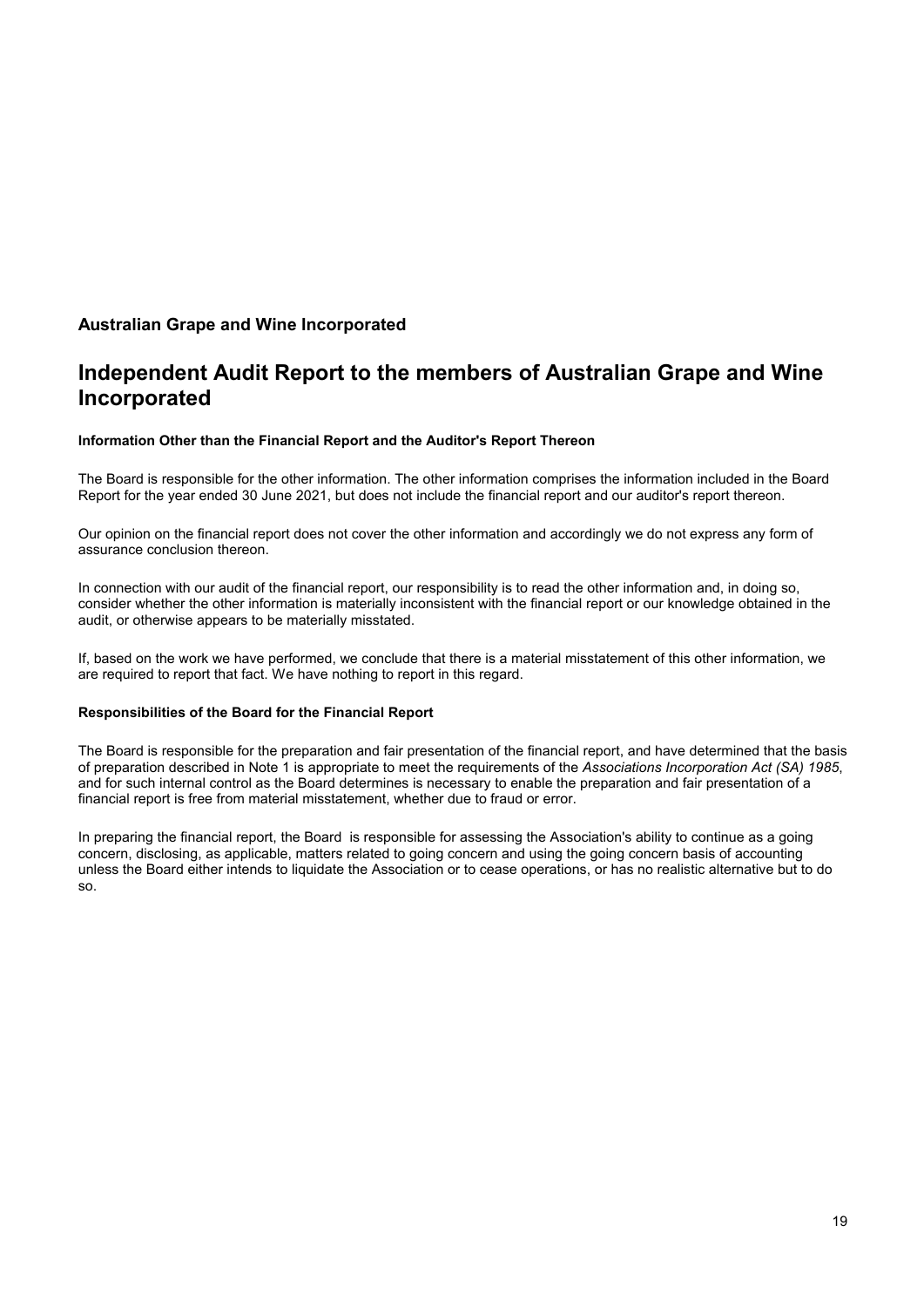## **Independent Audit Report to the members of Australian Grape and Wine Incorporated**

### **Auditor's Responsibilities for the Audit of the Financial Report**

Our objectives are to obtain reasonable assurance about whether the financial report as a whole is free from material misstatement, whether due to fraud or error, and to issue an auditor's report that includes our opinion. Reasonable assurance is a high level of assurance, but is not a guarantee that an audit conducted in accordance with the Australian Auditing Standards will always detect a material misstatement when it exists. Misstatements can arise from fraud or error and are considered material if, individually or in the aggregate, they could reasonably be expected to influence the economic decisions of users taken on the basis of this financial report.

As part of an audit in accordance with the Australian Auditing Standards, we exercise professional judgement and maintain professional scepticism throughout the audit. We also:

- Identify and assess the risks of material misstatement of the financial report, whether due to fraud or error, design and perform audit procedures responsive to those risks, and obtain audit evidence that is sufficient and appropriate to provide a basis for our opinion. The risk of not detecting a material misstatement resulting from fraud is higher than for one resulting from error, as fraud may involve collusion, forgery, intentional omissions, misrepresentations, or the override of internal control.
- Obtain an understanding of internal control relevant to the audit in order to design audit procedures that are appropriate in the circumstances, but not for the purpose of expressing an opinion on the effectiveness of the Association's internal control.
- Evaluate the appropriateness of accounting policies used and the reasonableness of accounting estimates and related disclosures made by the Board.
- Conclude on the appropriateness of the Board's use of the going concern basis of accounting and, based on the audit evidence obtained, whether a material uncertainty exists related to events or conditions that may cast significant doubt on the Association's ability to continue as a going concern. If we conclude that a material uncertainty exists, we are required to draw attention in our auditor's report to the related disclosures in the financial reporter, if such disclosures are inadequate, to modify our opinion. Our conclusions are based on the audit evidence obtained up to the date of our auditor's report. However, future events or conditions may cause the Association to cease to continue as a going concern.